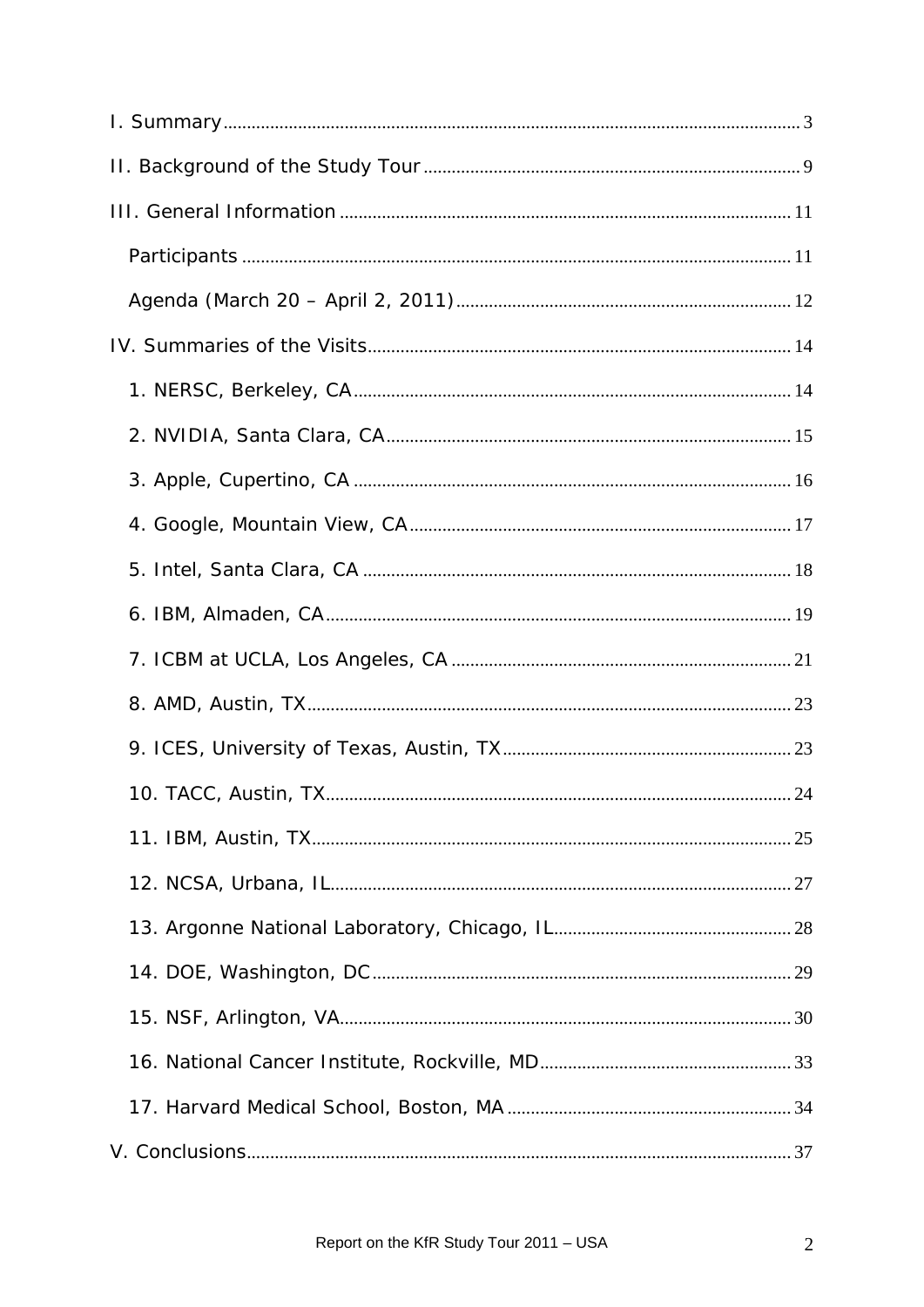#### <span id="page-2-0"></span>**I. Summary**

In the recent years, the Commission on IT Infrastructure (KfR) of the German Research Foundation (Deutsche Forschungsgemeinschaft or DFG) went on study tours to the USA and Asia to gain insights into the latest developments in IT infrastructures at renowned research laboratories and universities as well as into the IT trends envisioned by the IT industry and into the IT funding schemes of the respective national funding agencies. In this fruitful tradition, the KfR chose the USA as the destination of its most recent study tour for the second time after 2005. A broad spectrum of institutions were visited from March 20 until April 2, 2011, with a topical emphasis on the IT at universities, in university hospitals and medical research, on (super-) computing centers and grids, on IT funding bodies, and on the IT industries.

The first large group of target institutions consisted of university or research lab institutions, respectively, with a focus on the topics mentioned above. The study tour's agenda contained visits to the National Energy Research Scientific Computing Center (**NERSC**) at Lawrence Berkeley National Lab (Berkeley, CA), the Laboratory of Neuro-Imaging (**LONI**) at the University of California at Los Angeles (UCLA, Los Angeles, CA), the Institute for Computational Engineering and Sciences (**ICES**) at the University of Texas (**UT**) at Austin (Austin, TX) as well as the Texas Advanced Computing Center (**TACC**, Austin, TX), the National Center for Supercomputing Applications (**NCSA**) at the University of Illinois at Urbana-Champaign (Urbana, IL), the Argonne National Lab (**ANL**, Chicago, IL), the National Cancer Institute (**NCI**, Rockville, MD), and **Harvard Medical School** (Boston, MA).

**NERSC** is one of the leading high-performance computing (HPC) facilities funded by the United States Department of Energy (DoE) and currently runs the 1.25 petaflop system Hopper. NERSC's research activities are oriented towards exascale computing, with special emphasis on energy-efficiency, predictive computational science, or computer science methodology for computing applications, e.g. via the Magellan project, cloud computing has also become a main research topic. **LONI** is an independent research center affiliated with UCLA's School of Medicine, and it is one of the main players in the International Consortium for Brain Mapping. With about one third of its researchers having an informatics background, LONI is remarkably interdisciplinary. Over the years, LONI has built up a very large (image) data repository and developed a large amount of processing and analysis tools. **ICES** is an interdisciplinary research and academic institution of UT Austin that brings together applied mathematics, informatics, and science and engineering to foster simulation as a key technology. Having been established in 2003 (with roots going back to 1993), ICES has been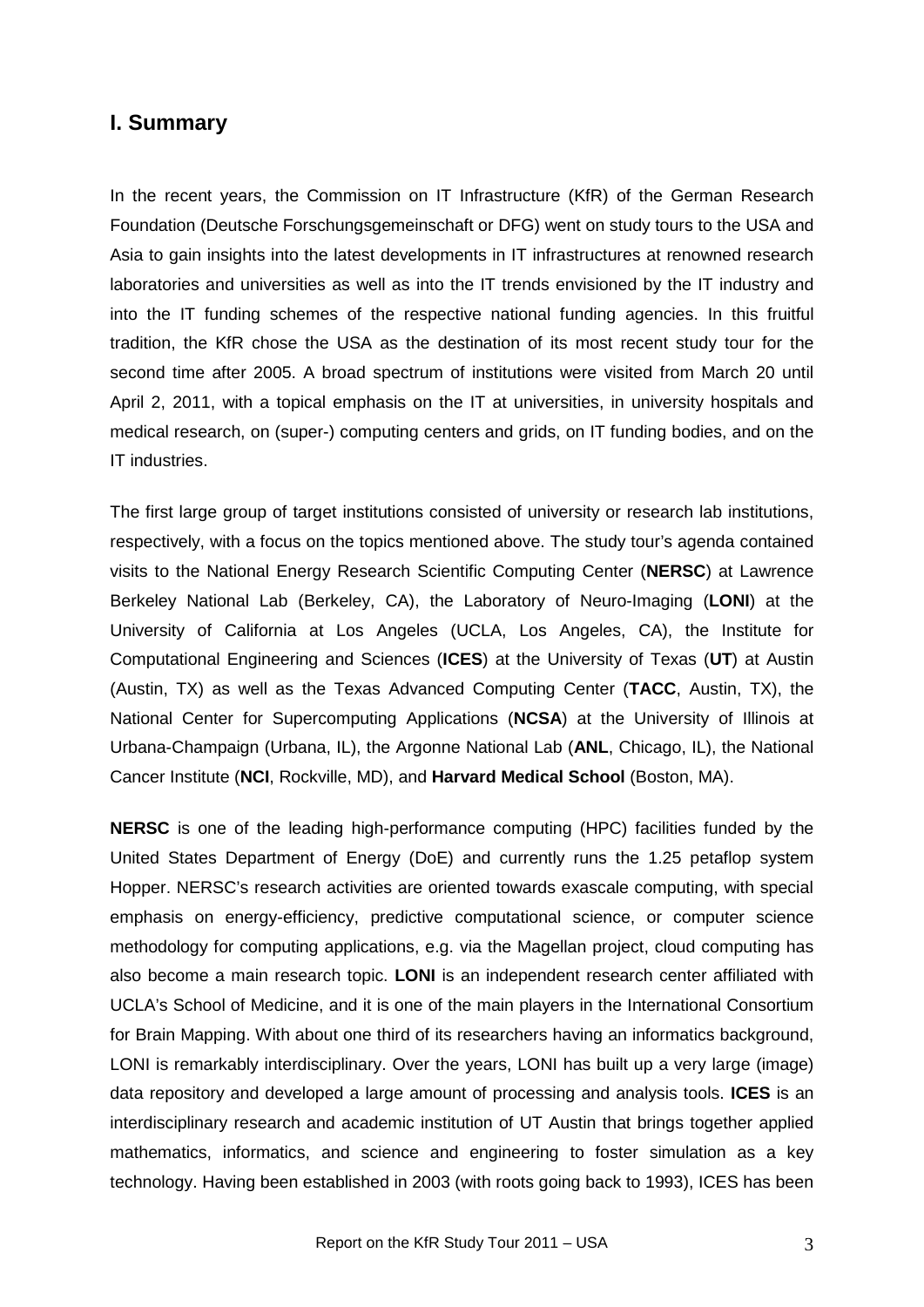a pioneering institution in terms of establishing structures for computational science and engineering at universities since then. Today, it involves 4 schools and 17 departments with an interesting mixed faculty-financing model (partly by ICES, partly by a single department). The core ICES funds have been provided via private donations. ICES offers an interdisciplinary graduate program, entitled *Computational Science & Engineering and Mathematics*, and it is extremely successful in acquiring funds and renowned faculty. It can be considered as one of the most attractive places for simulation worldwide. Closely related to ICES, **TACC** is the HPC center of UT Austin and the University of Texas system in general. Founded in 2001, TACC managed to position itself as a leading node in the US TeraGrid network, and it runs several large-scale machines. It is noteworthy that, as a part of TeraGrid, TACC is also the recipient of infrastructure and service-oriented projects funded by the National Science Foundation (NSF).

**NCSA** is a cutting-edge HPC site of the National Science Foundation (NSF). Remarkable investments have been made (by the NSF and the University of Illinois) towards an (academic) exascale facility, which was initially planned to host the IBM-designed Blue Waters computing system. Following IBM's and NCSA's termination of the contract, the path to a greater-than-10 petaflop sustained-performance Blue Waters system has recently been taken over by Cray. NCSA follows a clear "racks & brains" strategy: besides the infrastructure, NCSA is heavily involved in science and engineering projects addressing HPC methodology as well as compute-intense applications. **ANL** is part of the United States Department of Energy (DoE), but is administrated by the University of Chicago. As a socalled National Leadership Computing Facility, it employs about 3,000 people, 50% of whom are scientists. The upgrade of its computing infrastructure to a 10 petaflop system is planned for 2013. A noteworthy issue is the budget of the planned exascale software center, which will be about \$50 M per year, with additional funds for the development of applications. The supercomputing resources are provided as a major service to external scientists for free. The visit of **NCI** or, to be precise, its Center for Biomedical Informatics and Information Technology was centered around caBIG, a very large consortium or collaborative information network aiming at fostering and accelerating cancer research by exploiting complementary information and developing new data mining and image processing tools. Launched in 2004, caBIG has received increasing budgets since then. The **Harvard Medical School** or, to be precise, its Center for Biomedical Informatics, a research center that promotes and facilitates collaborative activities in biomedical informatics, was visited in Boston, MA. It was impressive to see how many resources and how much continuous support are dedicated to research, structures, and infrastructure components all aiming at clinical decision support to increase the patient care as well as to advance clinical and translational research.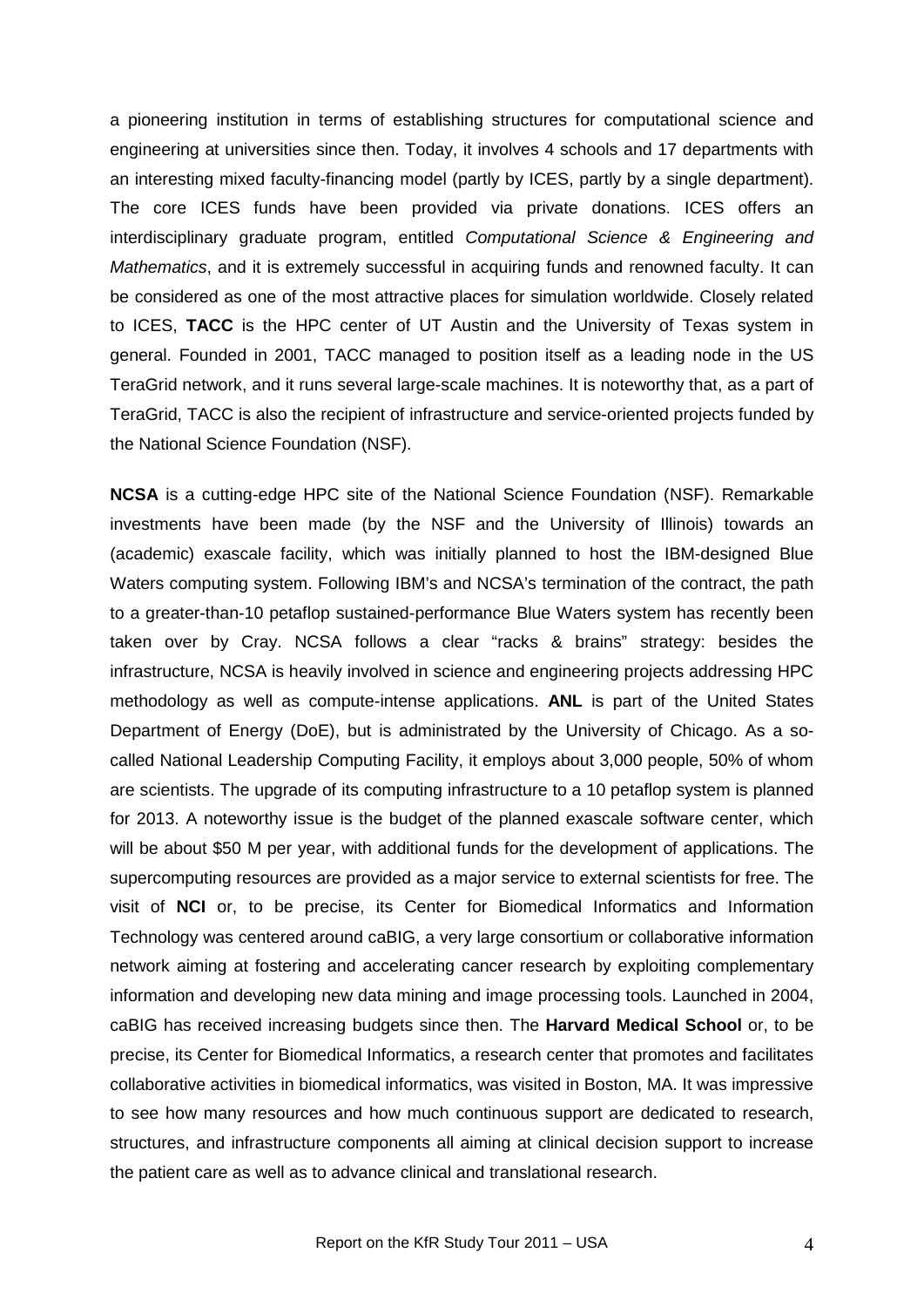Regarding the IT industries as the second large group of target institutions, the agenda comprised visits to the following companies: **NVIDIA** (Santa Clara, CA), **Apple** (Cupertino, CA), **Google** (Mountain View, CA), **Intel** (Santa Clara, CA), **IBM** (Almaden, CA, and Austin, TX), as well as **AMD** (Austin, TX).

**NVIDIA** considers the handheld market as an advantageous starting point for computeintensive architectures (i.e., "the handheld is the future supercomputer"). They see GPU together with the ARM processors as an answer to the energy-efficiency issue. Concerning programming paradigms, future algorithm development will see the recalculation of data as a far more attractive alternative to data movement (i.e., "flops for free"). In contrast to that, **Intel** adopts an opposite strategy: "From the accelerators, we learned that hybrid programming works", while seeing the future in "x86 goes heterogeneous", with the final goal of having one common programming model. The breadth of Intel's approach is impressive and appears to be appropriate for playing a leadership role also in the future. The combination of hardware development, software provision, and high-end manufacturing technology is considered as a crucial strategic advantage. While **AMD**'s basic strategy points in the same direction, given the convergence of processor and accelerator technologies and programming models, herein called "fusion" instead of "integration", AMD has started serious efforts concerning software only recently.

**Apple** is generally seen as one of the most innovative companies and has undergone a kind of transformation from a computer company to an "expert in computers, applications, and entertainment". The company's focus is on usability and ease-of-use. As a consequence, there is not much room for scientific applications. An interesting issue was the iTunesU platform – an e-learning platform that allows non-profit organizations such as schools, museums, or universities to provide learning content. The visit to **Google** was probably the most unconventional. Google considers itself as a software and Internet company, and its corporate philosophy strives to generate a highly creative and efficient working atmosphere. There are various characteristics of a young and deliberately non-traditional IT company that made and make Google a highly attractive and successful place of employment. Finally, **IBM** was visited twice: at their research labs in Almaden, CA, and in Austin, TX. The worldwide network of large research labs certainly constitutes one of the strengths of IBM as a technology company. A major focus of the Almaden lab is on memory technology, ranging from material science via memory devices to parallel file systems. Furthermore, a couple of interesting new technologies are also explored such as new hardware designs emulating the brain's capabilities (cognitive computing chips). The Austin lab is oriented more towards chip,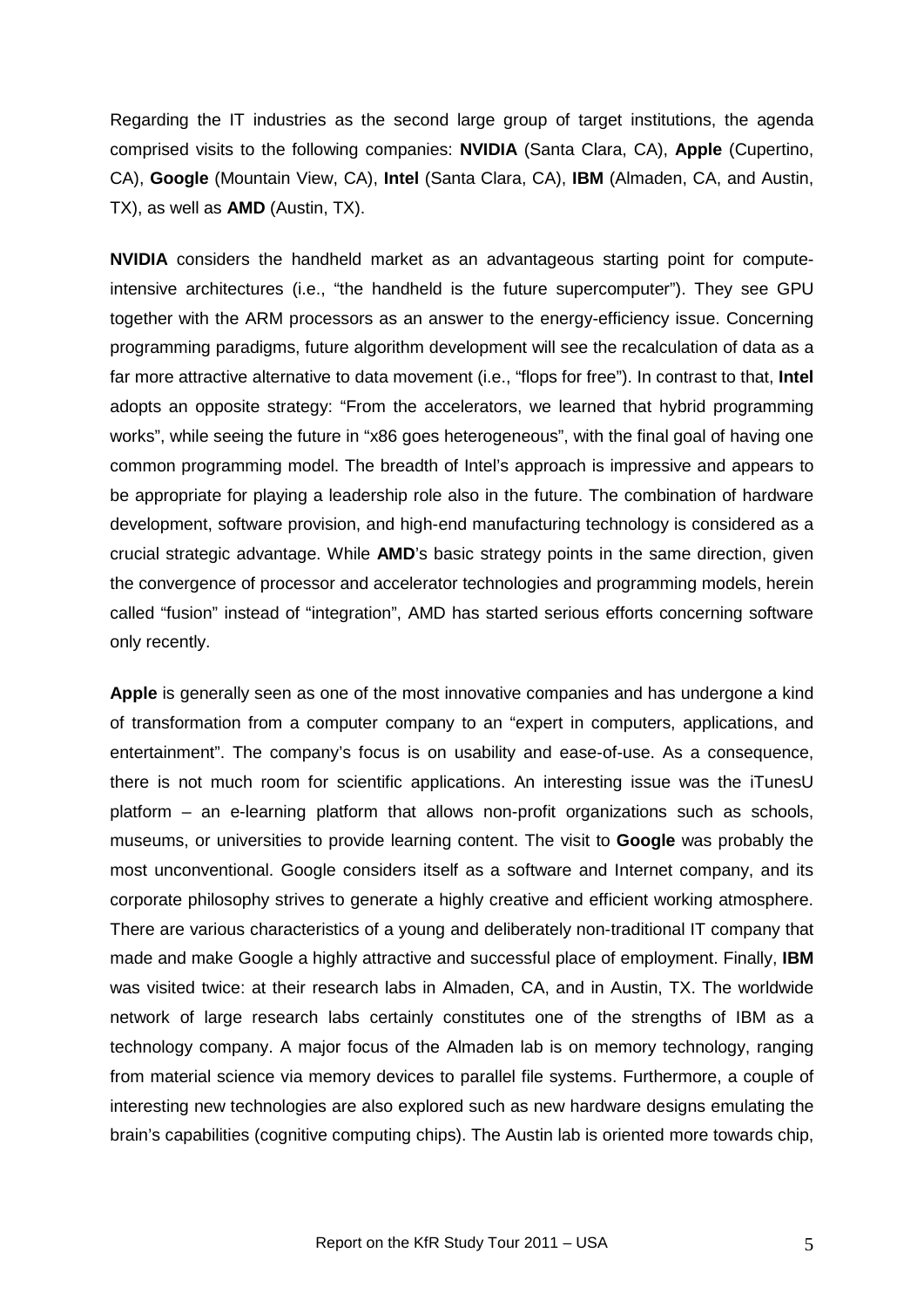processor, and computer system technology, with the project PERCS (productive, easy-touse, reconfigurable computing system) reflecting this focus, among other activities.

Finally, the IT-related branches of two of the major US funding bodies were also visited: the Office of Advanced Research of the Department of Energy (**DoE**, Washington, DC) and the Office of Cyber-Infrastructure (OCI) of the National Science Foundation (**NSF**, Arlington, VA).

Through its Office of Science, the **DoE** provides more than 40% of the total federal funding in the physical sciences in the USA. Within the Office of Science, the Advanced Scientific Computing Research program aims at discovering, developing, and deploying computational and networking capabilities to analyze, model, simulate, and predict complex phenomena important to the DoE. A particular challenge of this program is to fulfill the science potential of emerging computing systems, requiring significant modifications of today's tools and techniques to deliver on the promise of exascale science. The SciDAC (Scientific Discovery through Advanced Computing) activities have been a significant lighthouse measure, with structural aspects that can serve as an example almost worldwide. The **NSF** is an independent federal agency. It funds research and education in most fields of science and engineering and accounts for about 25% of federal support to academic institutions for basic research. Its directorate for Computer and Information Science and Engineering (CISE) strives to uphold a world leadership position in computing, communications, and information science and engineering. In addition to that, the Office of Cyber-Infrastructure co-ordinates and supports cyber-infrastructure resources, tools, and services such as supercomputers, high-capacity mass-storage systems, or system software suites and programming environments. The *Cyber-Infrastructure Framework for the 21st century* (CIF) regards cyberinfrastructure as an ecosystem and aims at building a national infrastructure for computational and data-intensive science and engineering, which also can serve as another model of activity for other countries.

#### **In summary, the main findings appear to be:**

- There is a very large **diversity of enterprise strategies** and **culture** between the IT companies visited.
- In **processor technology**, a couple of trends became obvious, such as on-chipparallelism, hybrid architectures, and increasing investments in 3D processor technology.
- The success of **accelerators** such as **GPUs** in particular has led to the fact that the underlying hardware paradigms and the resulting programming models are on the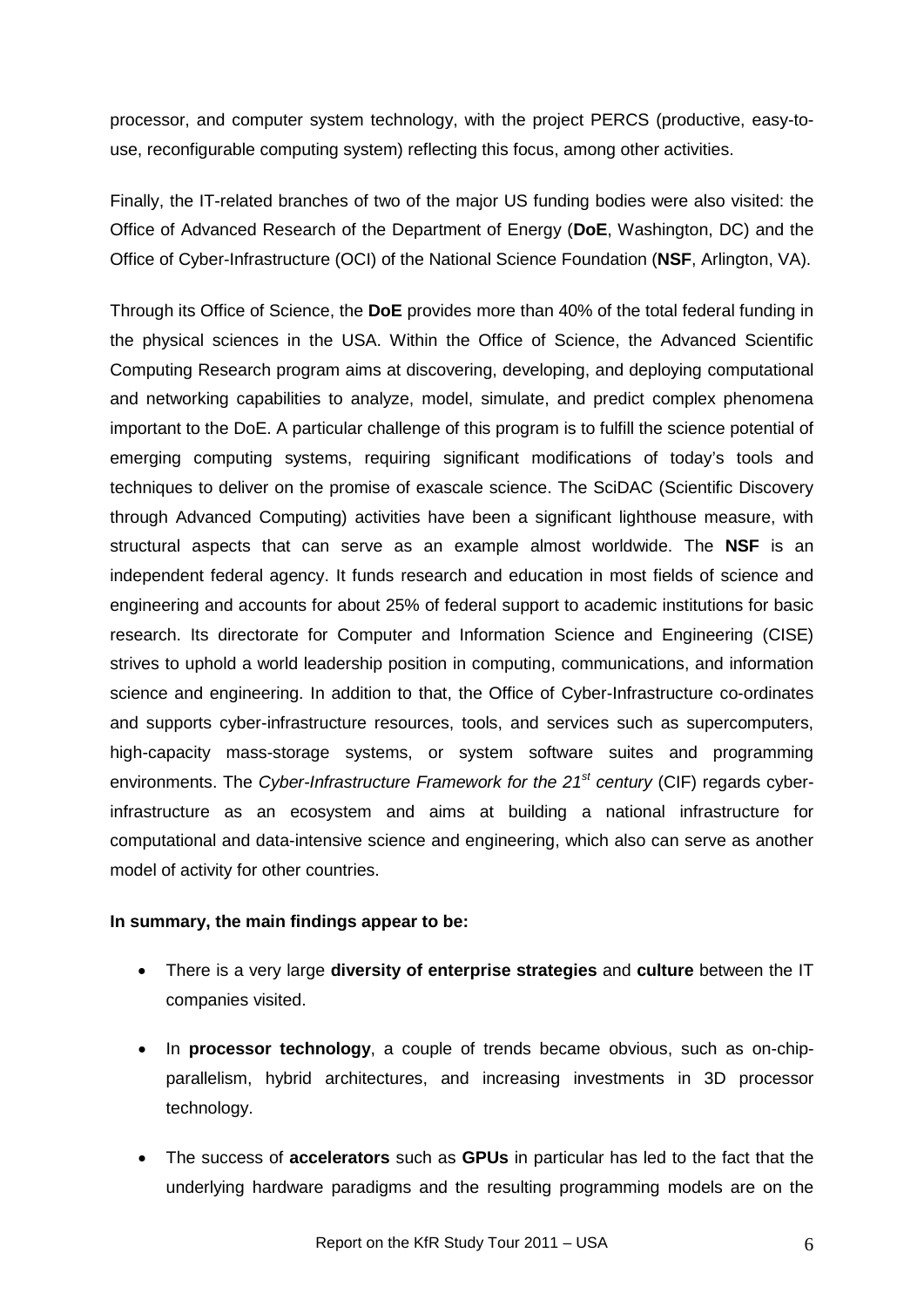agenda of all large chip manufacturing companies, with a hybrid strategy pointing towards convergence. Nevertheless, there are different views on the future of supercomputers.

- The development of **high-end HPC installations** happens as a co-development of commercial providers and public research institutions. This involves very large investments in the systems and system software, with an increase also in usability in the widest sense, i.e. in particular applications and application software.
- In addition to being the drivers of the development of petascale and exascale systems (investments in "racks"), it is generally accepted that **algorithms and software** well suited for such systems do not automatically arise as a side-product, they also need large efforts and funding, too (investments in "brains").
- The **data issue** is more and more considered as a crucial topic for Computational Science and Engineering (CSE) and HPC. The new notion of Computational and Data-Intensive Science and Engineering (CDSE) expands the established notion of CSE.
- **IT in medicine** has seen and sees a significant amount of large research consortia mainly in creating and maintaining data repositories as well as in providing distributed platforms and data analysis tools for patient-centered clinical and translational research and health care issues. The sensitivity for data security issues is increasing especially with respect to collecting medical and socio-economic data from social networks.
- **Medical IT infrastructures** include many people with informatics background, but are developed rather in medical environments with little exchange with dedicated CSE or HPC institutions. Once again, it became obvious that placing long-term tasks such as data repositories on the basis of short-term and project-based funds is highly problematic with respect to their sustainability. However, thorough reviews of longterm project progresses are nevertheless mandatory.
- **"Green IT"** draws more and more attention as power consumption increasingly constraints IT developments, especially but not exclusively within HPC.
- The large **funding agencies** in the US DoE, NSF, and NIH have strategic programs and significant funding for both CSE and HPC. In this regard, the situation in Germany is less developed. Although, meanwhile, DFG has started opportunities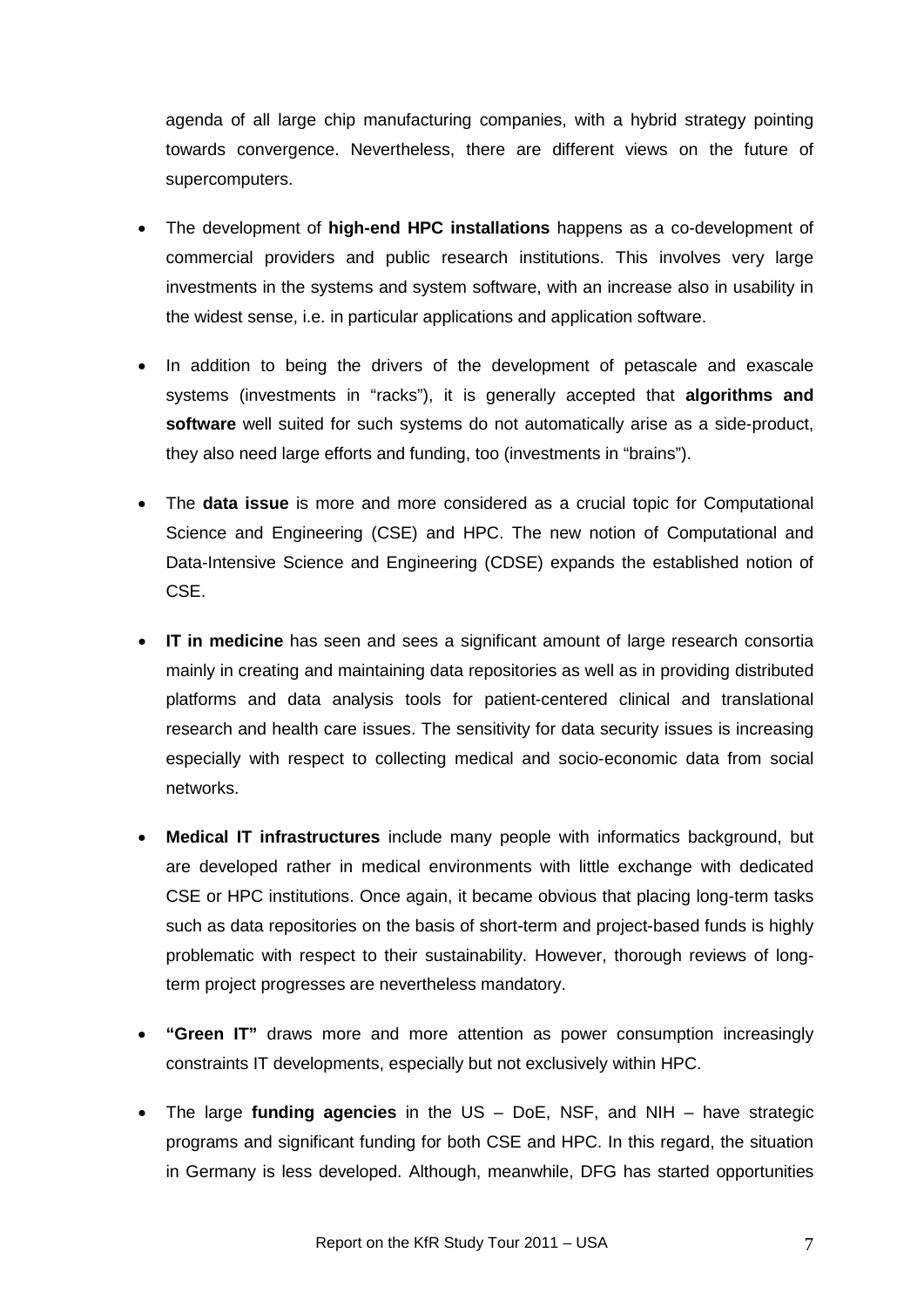for fundamental research in 2011, the recently launched priority program SPPEXA being an excellent starting point in that direction, there is still a strong need to continue the BMBF's more application-oriented HPC software program, just to make the investment in hardware successful. So far, the discrepancy between investments in "racks" and "brains" must be considered as problematic.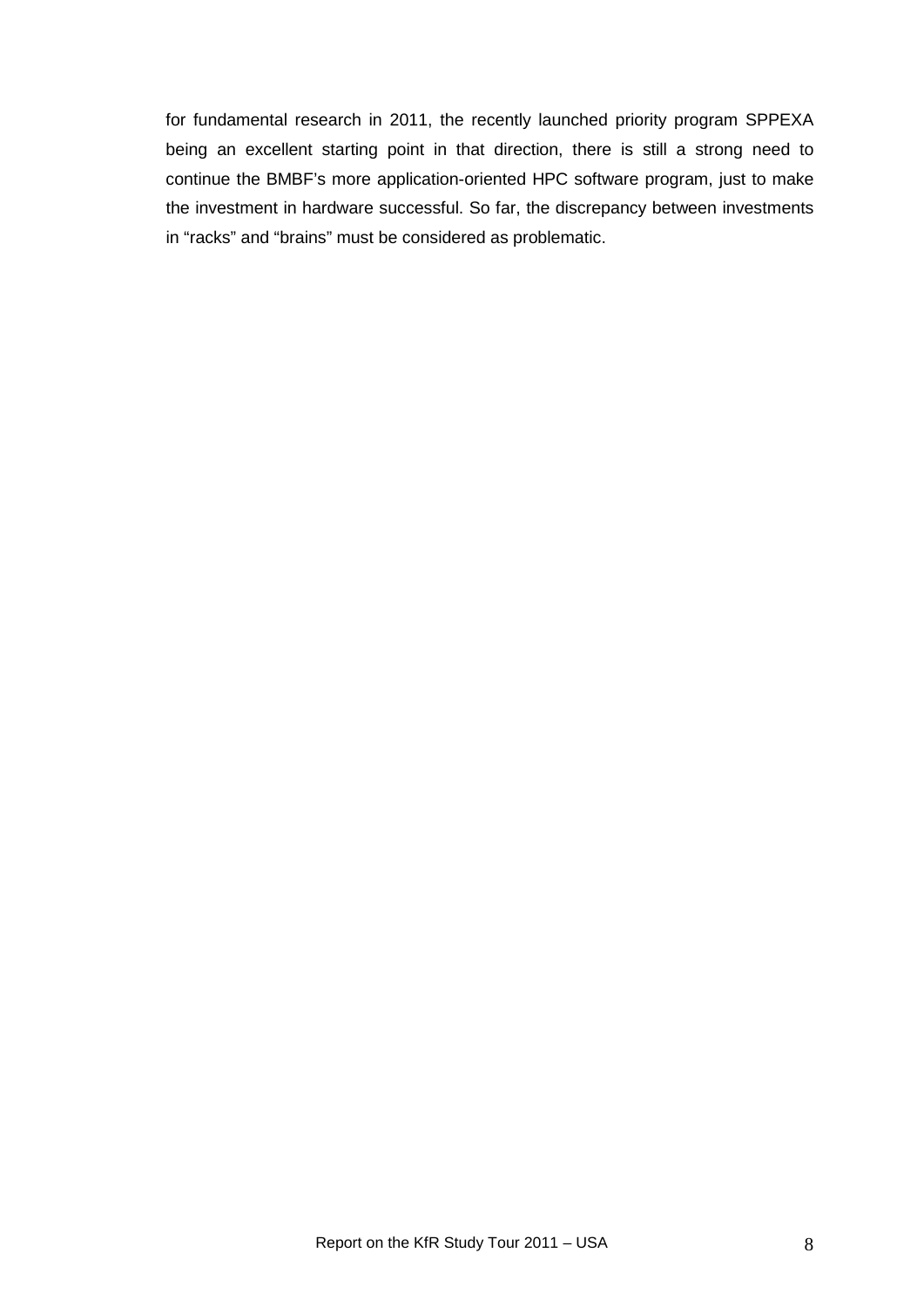## <span id="page-8-0"></span>**II. Background of the Study Tour**

In the recent years, the Commission on IT Infrastructure (KfR) went on study tours to the USA and Asia to gain insights into the IT infrastructures at renowned research laboratories and universities as well as into the IT trends envisioned by the IT industry and into the IT funding schemes of the respective national funding agencies. These study tours proved to be effective and efficient for tapping into the scientific, technological, and administrative trends as well as the societal environment in which these developments take place. Crucial for the success of these tours were the on-site personal discussions with scientists and leadership of the research laboratories and the funding programs.

The KfR regards the success of these study tours as a central element for the quality assurance of its work within DFG, namely the continuation of the recommendations on IT infrastructure at universities and university hospitals, the assessment of IT concepts at these institutions, as well as the reviewing of proposals for IT procurements.

A delegation of the Commission revisited for the second time after its study tours in 2005 renowned universities, research institutes, funding agencies, and companies in the US. The intermediate six years easily span two IT innovation cycles. Concepts that were innovative in 2005 have now become standard procedures or have even been overtaken by newer ideas.

On its 2011 study tour, the Commission aimed at obtaining first-hand information about current IT-related scientific and technological developments. Focal points of the visit were:

- *IT at universities*
	- scientific infrastructure and environment
	- computer systems
	- concepts for the improvement of software development in scientific disciplines
	- trends in IT-enabled research fields such as Computational Science and Engineering
	- IT infrastructure and governance
- *IT in hospitals and medical research*
	- scientific and medical applications
	- computer systems in medical applications
	- organization and accessibility of very large medical data repositories
	- platforms for translational and basic research and health care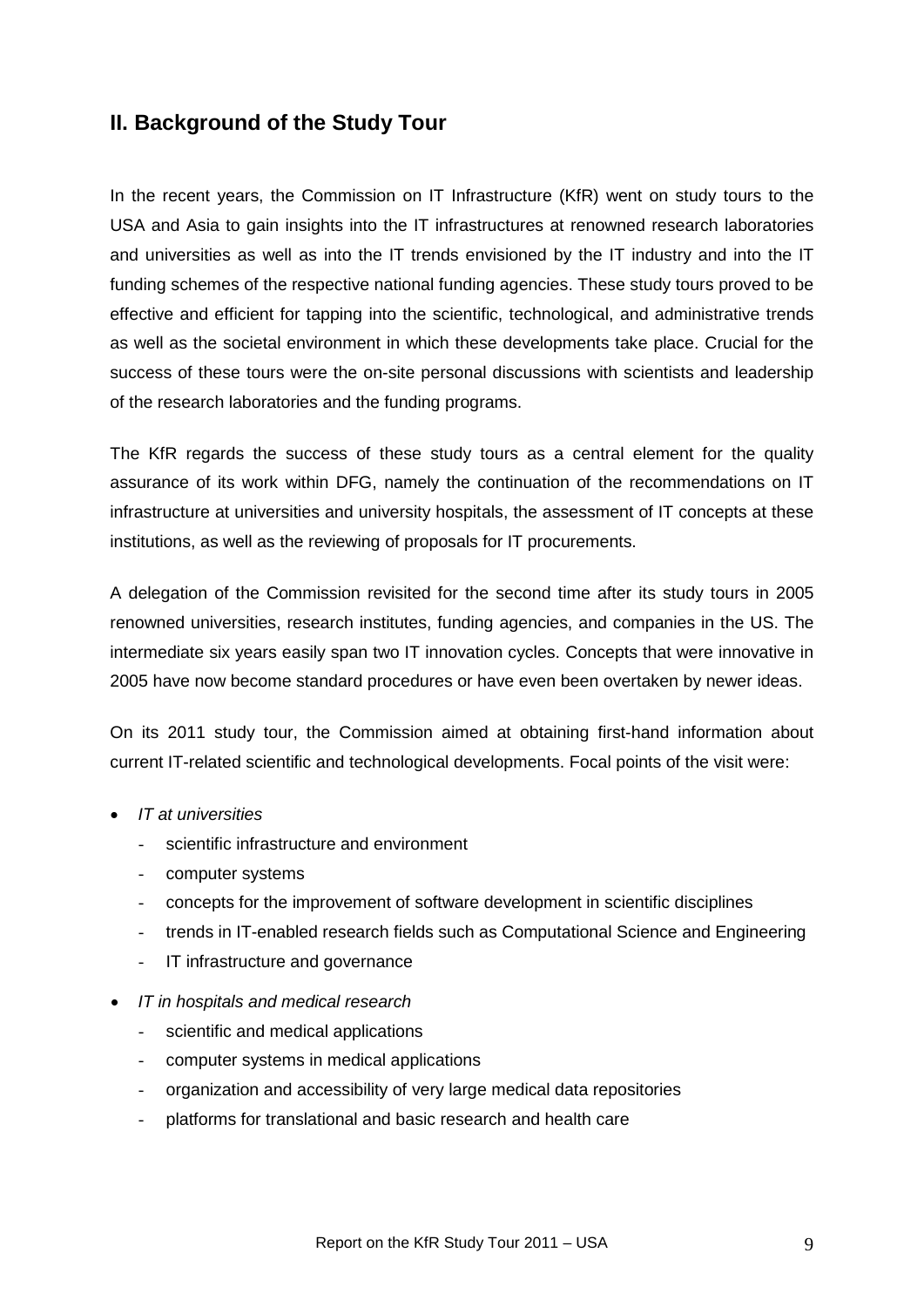- *IT in computing centers and networks*
	- High-Performance Computing (HPC)
	- distributed computing
	- challenges of the extreme parallelization of both hardware and software
- *IT funding bodies*
	- strategies and trends in research and education
	- setup and management of distributed resources (grids, clouds)
- *software and hardware industries, start-ups*
	- technology trends and developments
	- corporate strategies of IT companies
	- collaboration with academia
- *(international) co-operation between universities, research institutes and industries, as well as funding agencies*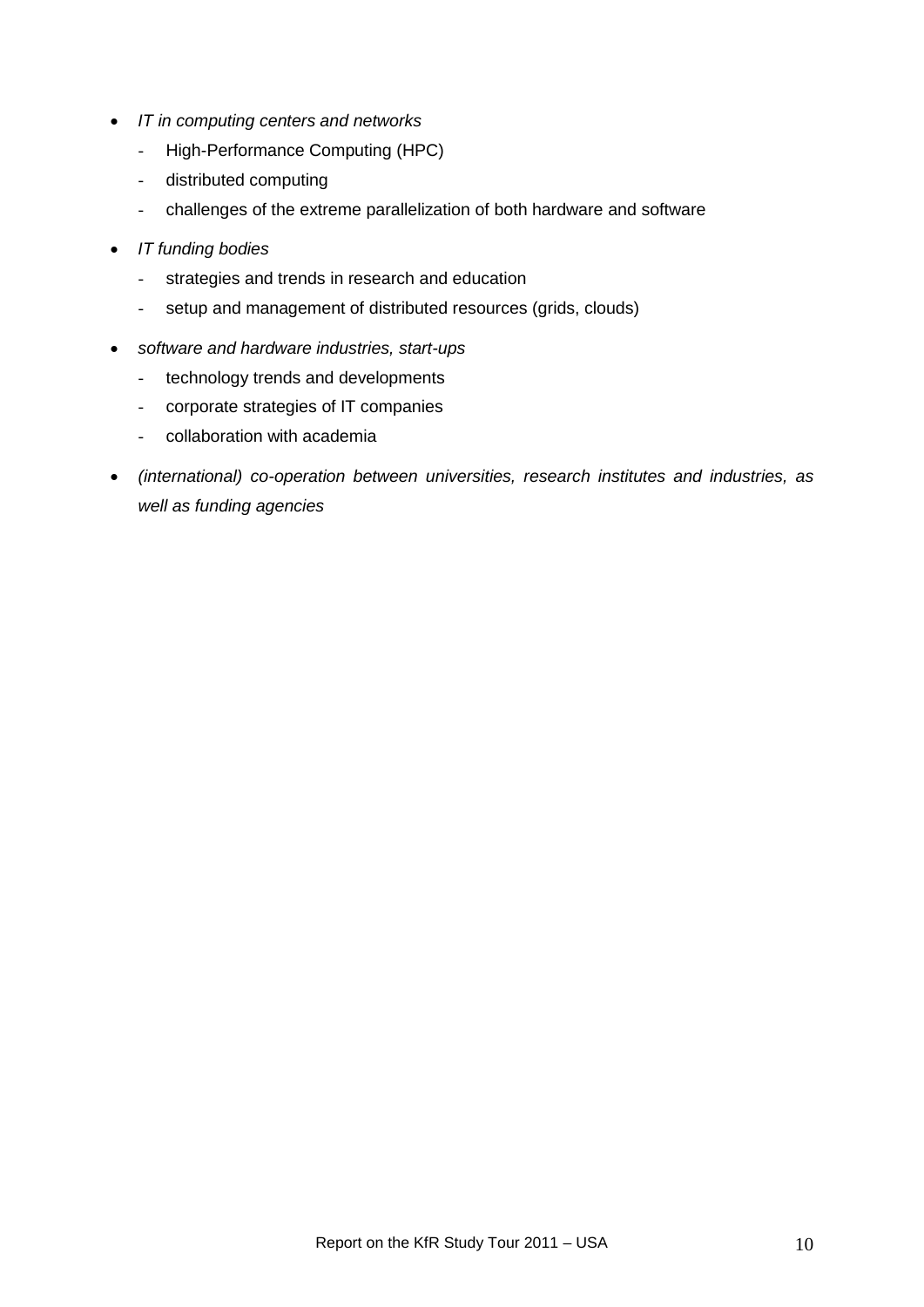# <span id="page-10-0"></span>**III. General Information**

#### <span id="page-10-1"></span>**Participants**



#### **For the Commission on IT Infrastructure**

Prof. Dr. Jörg Becker, University Münster

- Prof. Dr. Dr. Johannes Bernarding, Otto-von-Guericke University Magdeburg
- *Prof. Dr. Hans-Joachim Bungartz, Technical University Munich (Head of the delegation)*
- Prof. Dr. Markus Clemens, University Wuppertal
- Prof. Dr. Christel Marian, University Düsseldorf
- Prof. Dr. Hans Ulrich Prokosch, University Erlangen-Nürnberg
- Prof. Dr. Wolfgang E. Nagel, Technical University Dresden
- Prof. Dr. Thomas Tolxdorff, Charité Berlin (former member of the commission / guest)

#### **For the DFG Headquarter**

- Dr. Werner Bröcker, Scientific Instrumentation and Information Technology
- Dr. Max Vögler, director and host, DFG Office North America/Washington
- Dr. Marcus Wilms, Scientific Instrumentation and Information Technology (organizer)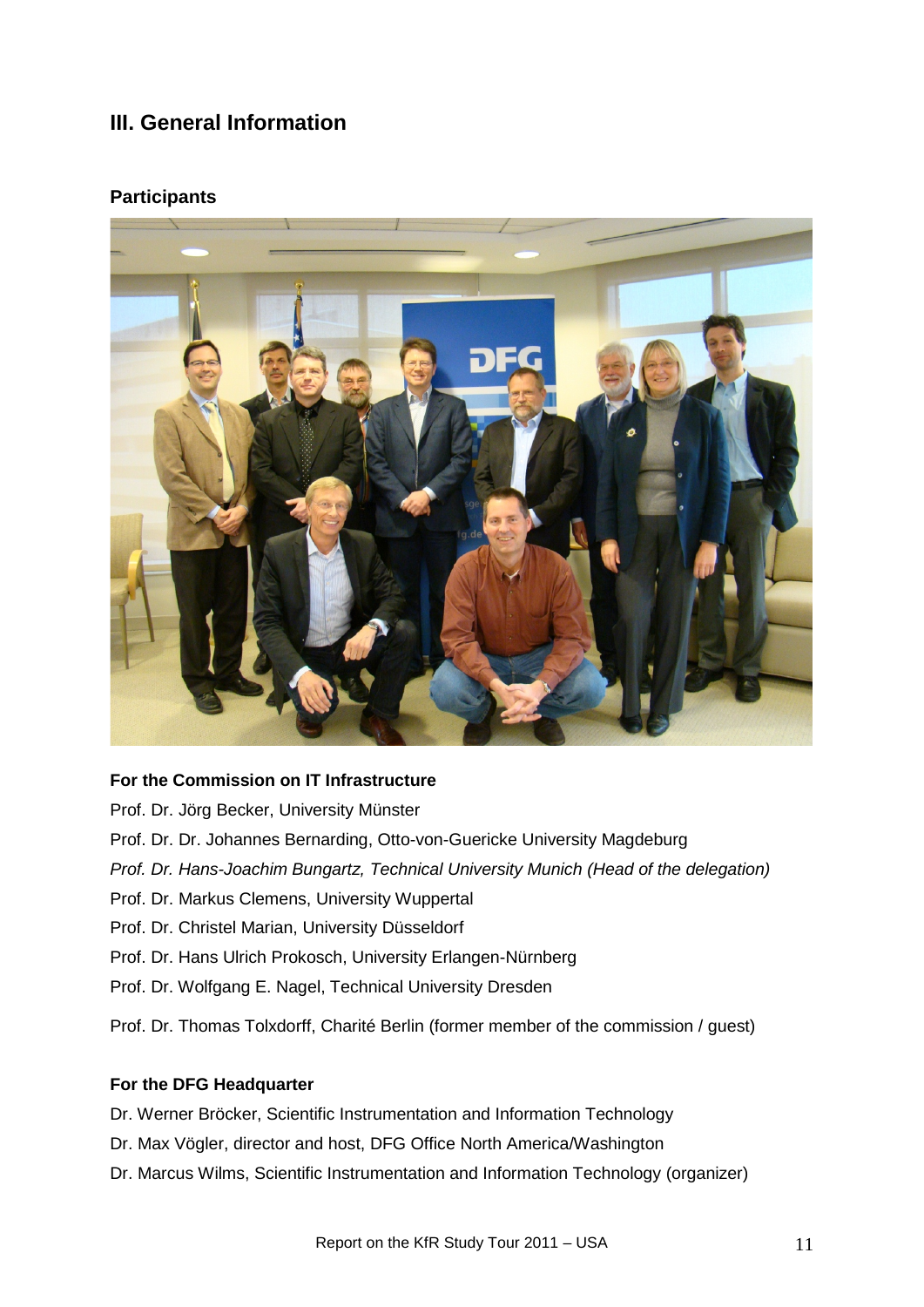# <span id="page-11-0"></span>**Agenda (March 20 – April 2, 2011)**

| #              | <b>Date</b> | Location          | Institute/company/agency                                                                                 |
|----------------|-------------|-------------------|----------------------------------------------------------------------------------------------------------|
| 1              | 21.03.      | Berkeley, CA      | <b>NERSC</b><br>National Energy Research Scientific Computing<br>Center                                  |
| $\overline{2}$ | 21.03.      | Santa Clara, CA   | <b>NVIDIA</b>                                                                                            |
| 3              | 22.03.      | Cupertino, CA     | <b>Apple</b>                                                                                             |
| 4              | 22.03.      | Mountain View, CA | Google                                                                                                   |
| 5              | 22.03.      | Santa Clara, CA   | Intel                                                                                                    |
| 6              | 23.03.      | Almaden, CA       | <b>IBM</b>                                                                                               |
| $\overline{7}$ | 23.03.      | Los Angeles, CA   | <b>LONI</b><br>Laboratory of Neuro-Imaging, UCLA                                                         |
| 8              | 24.03.      | Austin, TX        | <b>AMD</b>                                                                                               |
| 9              | 25.03.      | Austin, TX        | <b>ICES</b><br>Institute for Computational Engineering and Sciences<br>The University of Texas at Austin |
| 10             | 25.03.      | Austin, TX        | <b>TACC</b><br><b>Texas Advanced Computing Center</b>                                                    |
| 11             | 25.03.      | Austin, TX        | <b>IBM</b>                                                                                               |
| 12             | 28.03.      | Urbana, IL        | <b>NCSA</b><br>National Center for Supercomputing Applications                                           |
| 13             | 28.03.      | Chicago, IL       | <b>ANL</b><br><b>Argonne National Laboratory</b>                                                         |
| 14             | 29.03.      | Washington, DC    | <b>DOE</b><br>Department of Energy, Office of Advanced Research                                          |
| 15             | 30.03.      | Arlington, VA     | <b>NSF</b><br>National Science Foundation,<br>Office of Cyberinfrastructure                              |
| 16             | 30.03.      | Rockville, MD     | <b>NCI</b><br><b>National Cancer Institute</b>                                                           |
| 17             | 01.04.      | Boston, MA        | <b>HMS</b><br><b>Harvard Medical School</b>                                                              |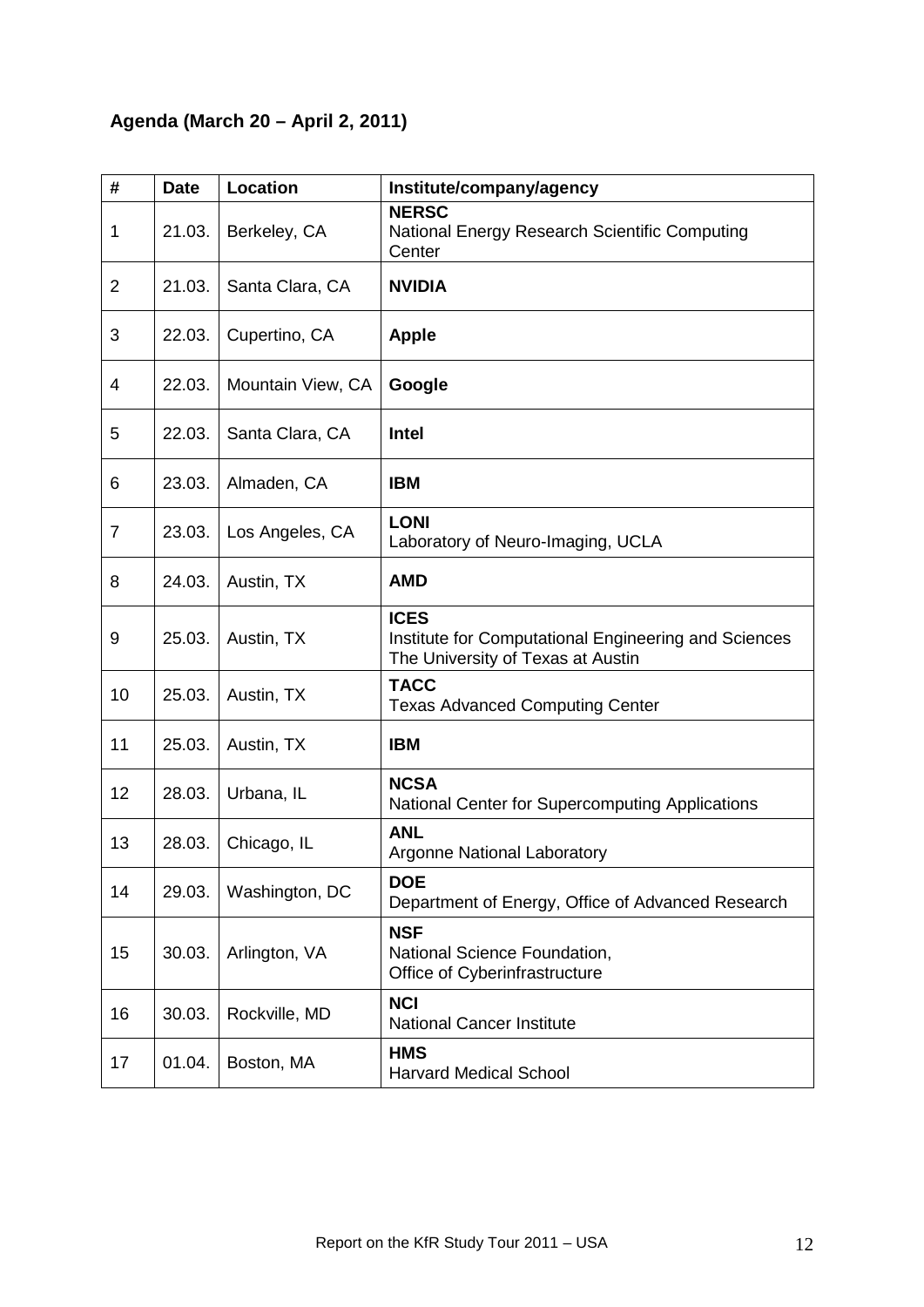#### **"Disclaimer"**

All information and data given in this report were carefully collected and reflect the results of our on-site discussions as seen by the DFG Commission on IT Infrastructure.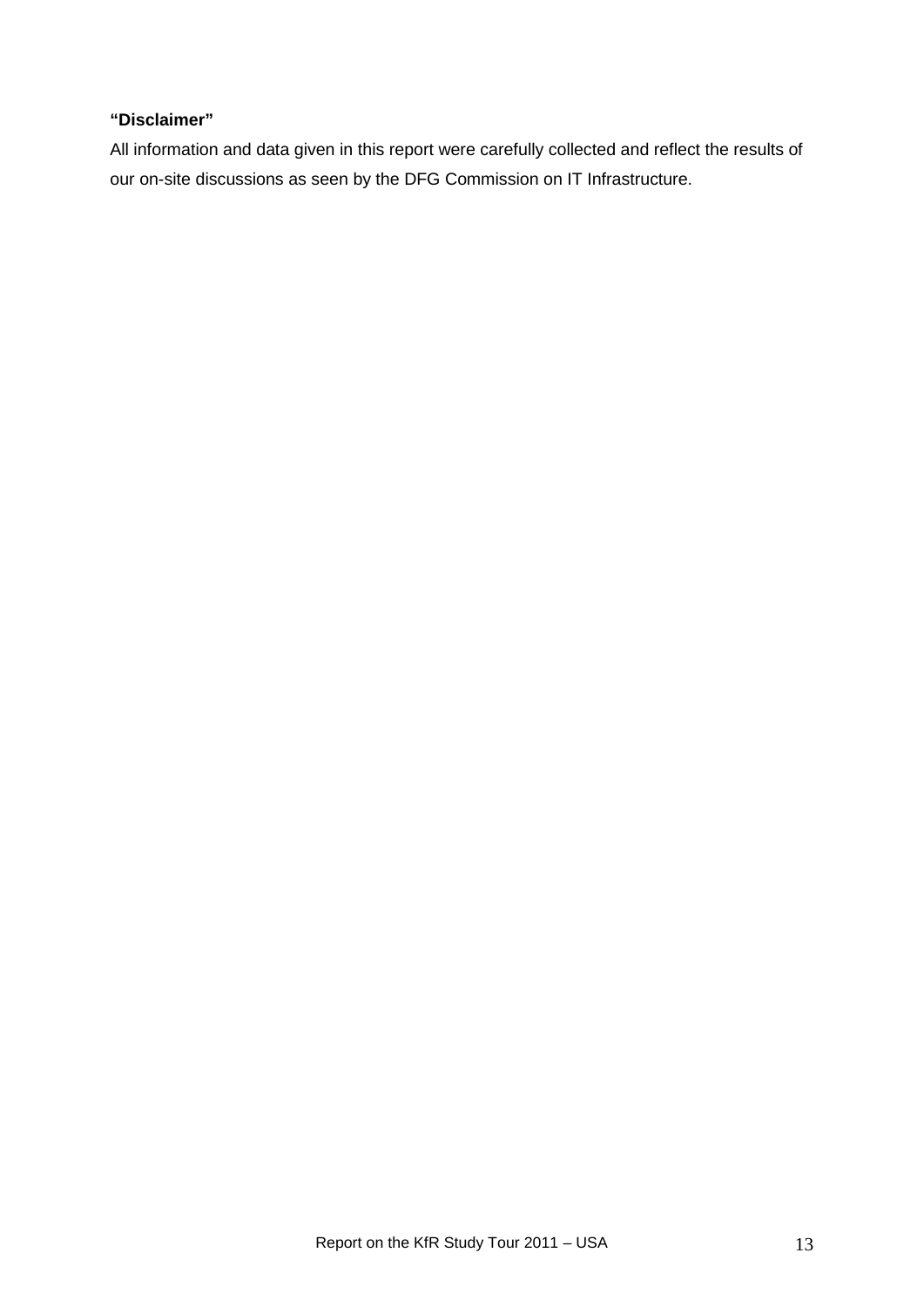### <span id="page-13-0"></span>**IV. Summaries of the Visits**

#### <span id="page-13-1"></span>**1. NERSC, Berkeley, CA**

The **National Energy Research Scientific Computing Center** (NERSC) is a division of the Berkeley Lab of the Office of Science of the U.S. Department of Energy (DoE). NERSC employs 65 people and has an annual budget of \$65 M, of which \$3 M is spent for its power consumption. NERSC offers computing power to research institutions and other nongovernmental organizations. Every three years, NERSC invests in a new computing system. The current system NERSC 6 ("Hopper") was installed in October 2010. It is a two 12-core Magny-Cours per node, 68 racks Cray system with 150,000 cores, 1.25 petaflops, and 3.3 MW power consumption. NERSC supports about 400 projects, 4,000 users, and 500 code instances. A total of 65% of its available computing power is granted to universities, while 25% of the compute power is shared among organizations funded by the DoE.

The main research projects lay in the fields of HPC, especially, energy-efficient computational science: "more science per Watt"), end-to-end computational methods (i.e. from experimentation to analysis: data-enabled science), predictive computational science (i.e. validating and quantifying uncertainty), Applied Mathematics (i.e. mathematical modeling), Computer Science (i.e. algorithms and data structures, as well as languages, compilers, and tools), and Computational Science (i.e. biology, climate, astrophysics, environment, cosmology).

The **Magellan project** focuses on the possibilities and limits of cloud computing; the needs and the features of a science cloud are explored therein, as well as the appropriate role for commercial and/or private cloud computing services for the DoE. It tries to answer various questions, such as: What is the appropriate type of application? What are the best fitting programming models? And: What are useful cost calculation models? NERSC is one of the very few institutions visited where cloud computing is a main research topic.

NERSC faces the difficulty to transform "research codes" into "production codes". Researchers are interested in quick research results, not in widespread dissemination. This seems to be a worldwide problem.

NERSC combines its offer of computing power with one of the most powerful computing systems. Being a remarkable research institution, the publication record of the investigators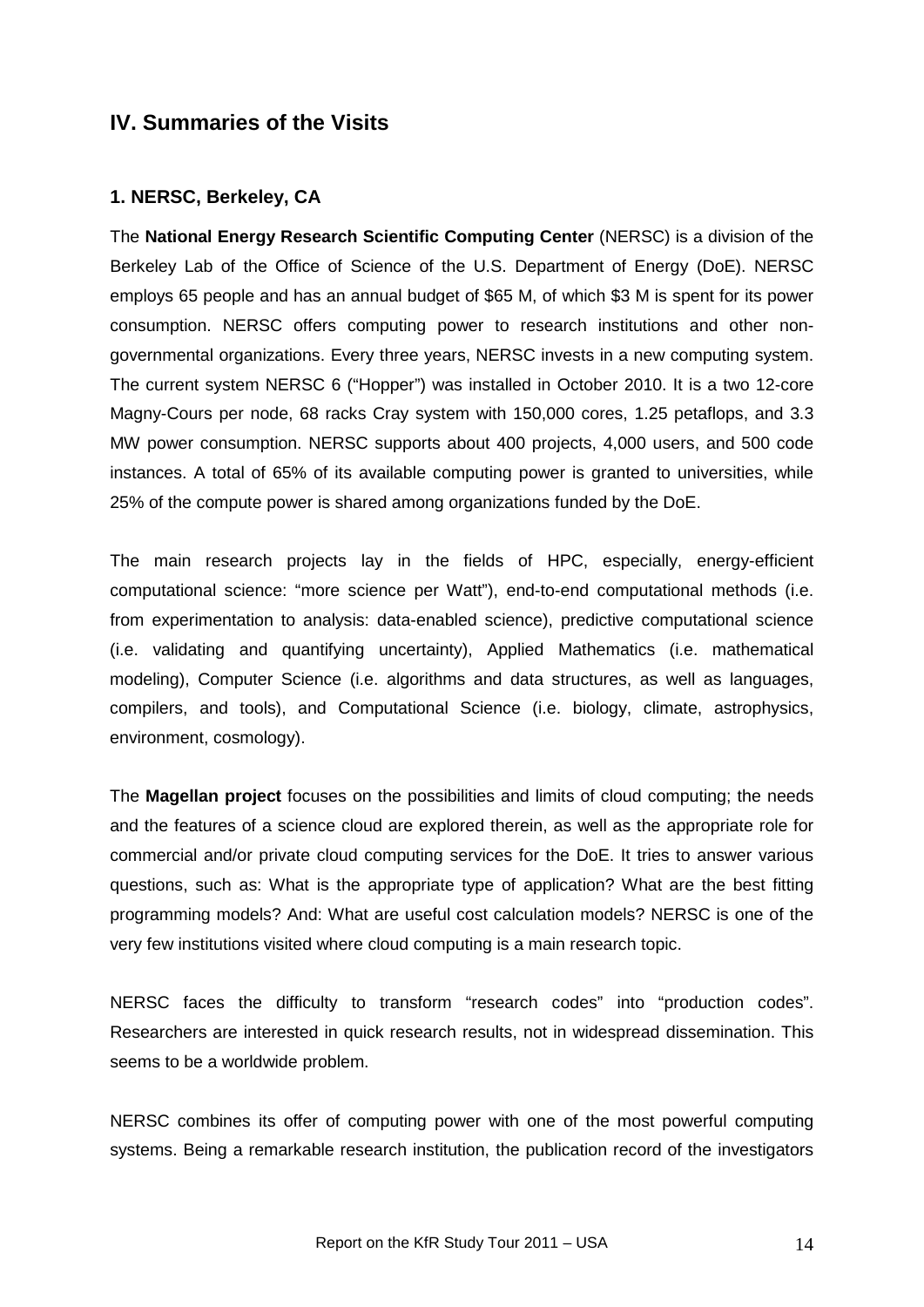in the 400 projects is excellent (1600 publications based on the usage of the NERSC system in 2009).

#### <span id="page-14-0"></span>**2. NVIDIA, Santa Clara, CA**

The commission's visit to **NVIDIA** included presentations on the Tesla hardware roadmap, on the GPU-oriented C-dialect CUDA roadmap, and on further software development tools. A detailed presentation on quantum chemistry served as an example of how HPC applications can be adapted to NVIDIA GPUs. Furthermore, a description of NVIDIA's exascale and ARM strategy as well as its CUDA architecture roadmap were given and concluded with an open discussion with a particular emphasis on the human resource strategy of NVIDIA.

In the remarkably open presentations the emphasis was on the envisaged eminent role of the **handheld devices** based on NVIDIA's CUDA architecture (represented by the NVIDIA Tegra processor family), whose future significance ("The handheld is the new supercomputer") was seen in a strong competitive situation with the current Intel desktop/laptop orientation.

This stance was justified by the higher sales figures on the consumer electronic market, the specific requirements on the energy efficiency of processors in this application segment, to be achieved through the use of GPU processor technology, particularly in combination with energy-efficient ARM processors and the special dynamics of development based on open systems such as Android and the NVIDIA proprietary CUDA parallel architecture. CUDA is not seen as a proprietary programming language alone, but also as a heterogeneous coprocessor architecture with applications scaling from "super phones" to supercomputers.

In the future, an opening of the CUDA standard is eventually being considered, while the OpenCL standard is hampered by its slow development process and the number of different interests involved in its definition and standardization process. The recent open GPU directive standard OpenACC seems to provide an easy to use way to accelerate applications.

Particularly in the handheld device market NVIDIA assumes that Intel and AMD lack a suitable strategy, while in contrast, NVIDIA's strategy is clearly manifested technically and economically, and on this basis further HPC developments can be derived and financed. According to NVIDA the HPC sector benefits from a further increase of the GPUs' efficiency, especially regarding the double-precision performance and the GPUs' enhancements towards a highly energy-optimized general-purpose processor.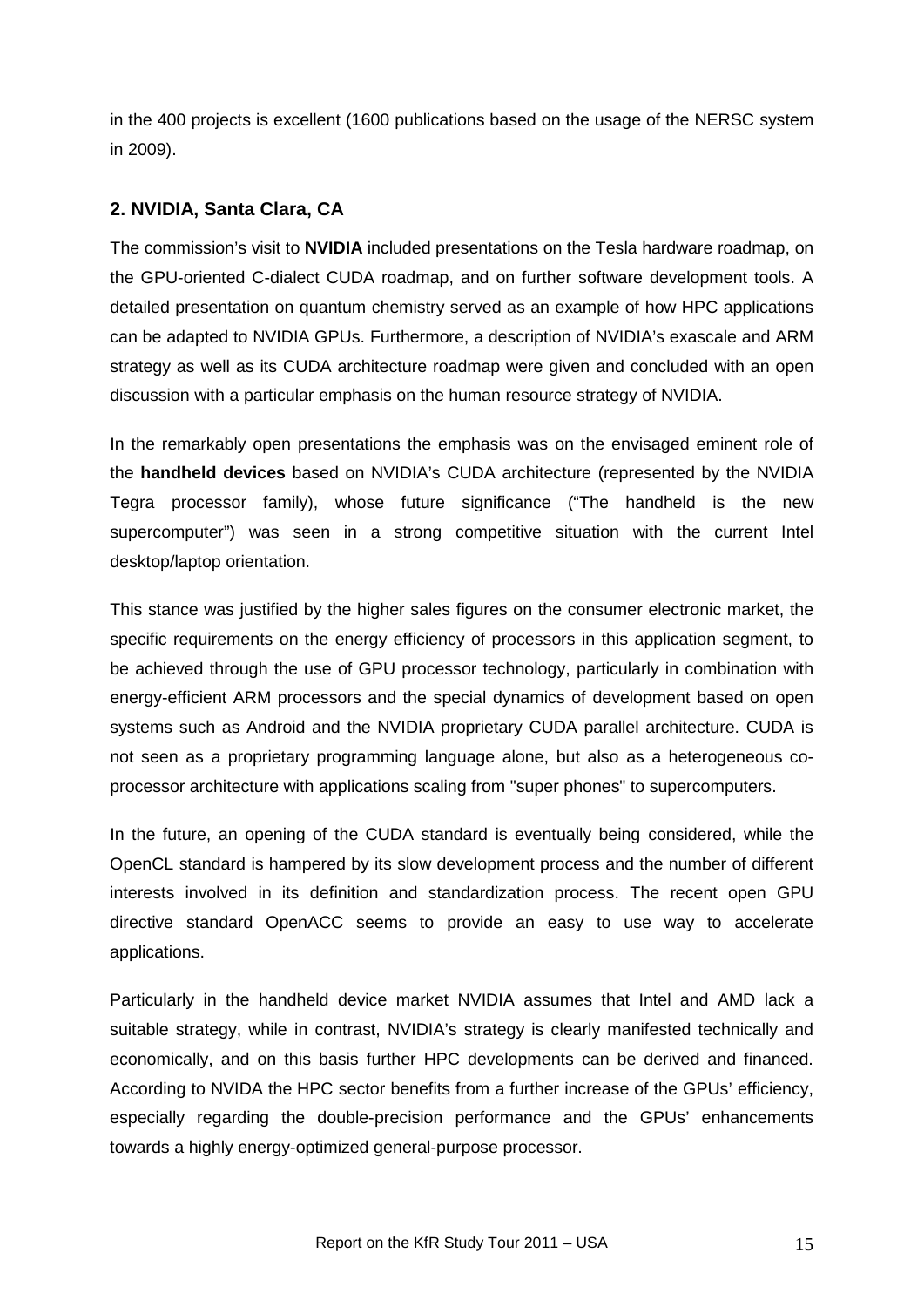With regards to the HPC programming paradigms with an emphasis on power consumption, mathematical algorithm development for the recalculation of data is to be favored in the future over data movement ("flops for free").

Besides short-term additions to the annually improved NVIDIA GPU processor lines involving Fermi (current architecture), FERMI+ (2011), Kepler (>1TF double-precision 250+ Gb/s, announced for 2012), and Maxwell (15 GF/W double precision, announced for 2014), further developments were presented from the DARPA-financed "Ubiquitous High-Performance Computing" project Echelon. This project involves NVIDIA GPUs as part of future GPUbased exascale-HPC systems, with double-precision performance of 16 TF and a data throughput of up to 1000 GB/s applying the 3D-stacking technology. Due to their higher flops/W ratio, the GPU-based systems are seen as the best candidates for setting up an exascale system.

Approximately every two years larger redesigns of the processors are implemented, and the close contacts of NVIDIA with game developers are considered as a strategic advantage also for other applications.

In the area of human resource development NVIDIA stated that with a workforce of currently 6,000 employees there are 715 vacancies in the development division. Concerning this matter, the NVIDIA recruitment policy prerequisites high-level professional excellence of applicants, while still facing competition from rival companies and a declining percentage of students in information technology on the U.S. labor market.

#### <span id="page-15-0"></span>**3. Apple, Cupertino, CA**

By employing 46,600 people and reaching sales of \$65 B in 2010, **Apple** is one of the big players. It is seen as one of the most innovative companies (in most rankings among the top three) and is regarded as number one in customer support (according to the journal Consumer Report). In the recent years, Apple has changed from being a computer company to being an "Expert in computer, applications, and entertainment". Nonetheless, it has drastically reduced the product portfolio down to four product groups: the iPhone with a market share of 39% (growing), Music with a market share of 20%, the iPad with a market share of 8% (growing), and the Mac with a market share of 30% (shrinking, yet still very profitable, having a faster growth than the market). The iPhone, the iPad, and the iPod run the same iOS Operating System, and Apple has sold 160 million devices of these products (up to the time of our visit). This platform strategy is one of the success factors of Apple.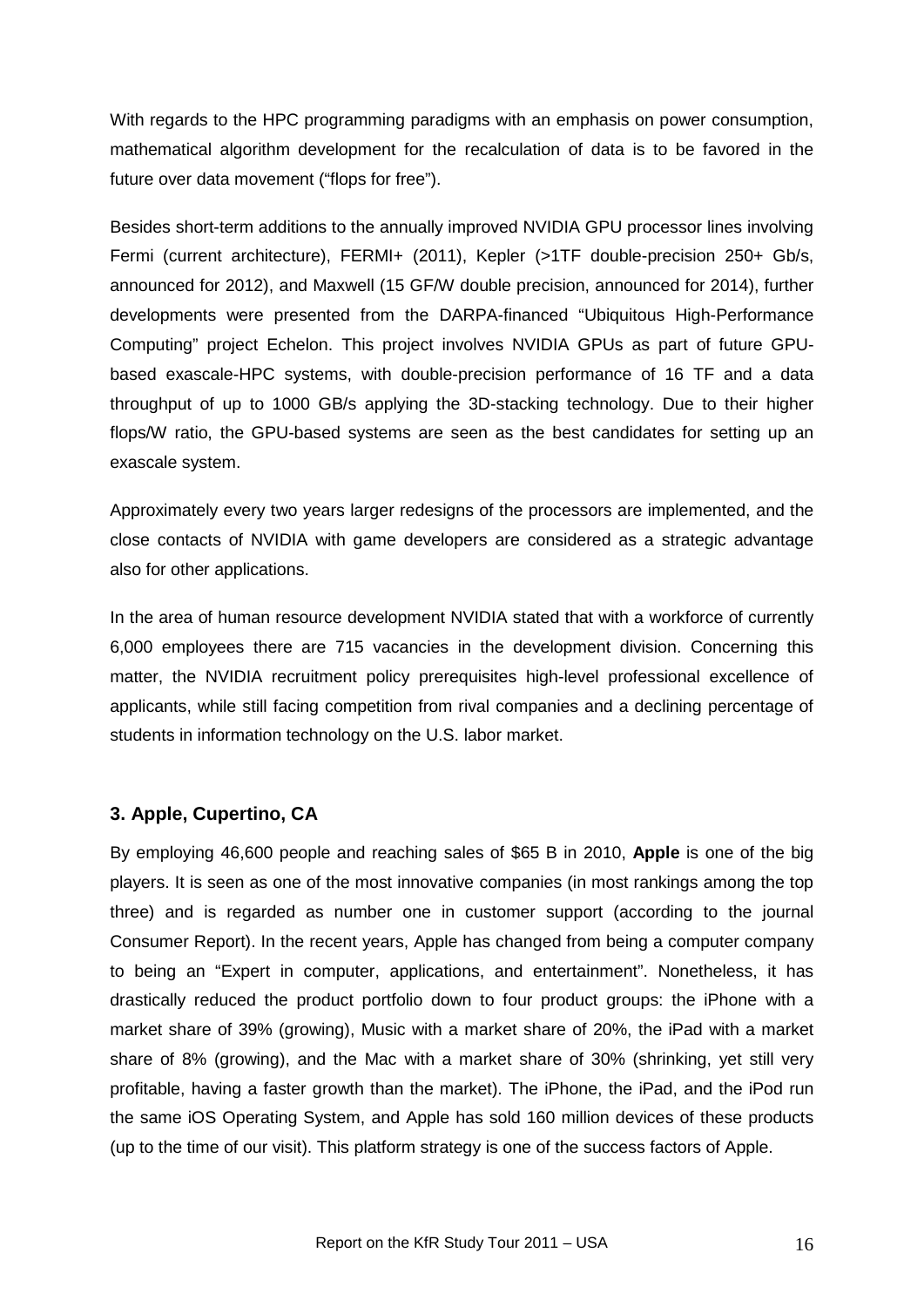Apple defines itself as a product company with a strong focus on usability, user friendliness, and ease-of-use. The main functionality for a "normal user" should be as easy as possible. There is hardly any room for scientific applications. The success in the application area is based on the so-called apps, software applications mainly provided by third-party developers.

Although Apple does not develop scientific or clinical applications, their handhelds and smartphones seem to be suitable devices for accessing such applications.

Apple´s research strategy focuses on topics closely related to their products and their philosophy (user interface). It co-operates only with very few universities.

Concerning the Open Source policy, Apple supports the BSD concept.

Apple offers **an e-Learning-platform** (iTunesU), which allows non-profit organizations such as schools or museums to provide learning content including video and audio (from free access to limited access, depending on the providers' choice). A number of 800 providers in 26 countries offer e-Learning content to 90 countries as users. A number of German universities are already users of this system.

Apple´s success is based on its innovation in user friendliness and the combination of information (computer) and entertainment (music, games), while having a high innovation rate in this area. This strong focus results in the fact that hardly any scientific, clinical, or business applications are being offered by Apple.

#### <span id="page-16-0"></span>**4. Google, Mountain View, CA**

**Google** considers itself as a software and Internet company with a main focus on Internet search services. Recently, additional internet-based services such as Google Maps, Google Earth, Street View, Google Mail, and others are also provided. Google has about 25,000 employees worldwide (about 7,000 working on the campus in Mountain View in more than 60 buildings). The internal organization is characterized by numerous employees services (free food, shuttle service to San Francisco, and sports facilities) and a high degree of flexible working conditions including a home office. Google's corporate philosophy strives to create a highly creative working atmosphere with meetings usually lasting not longer than 30 min. Energy-efficiency and optimized computer infrastructures are important topics for Google, and a large amount of effort is spent on researching the transfer and the efficient use of electrical power. Google states to require about 50% less energy compared to other standard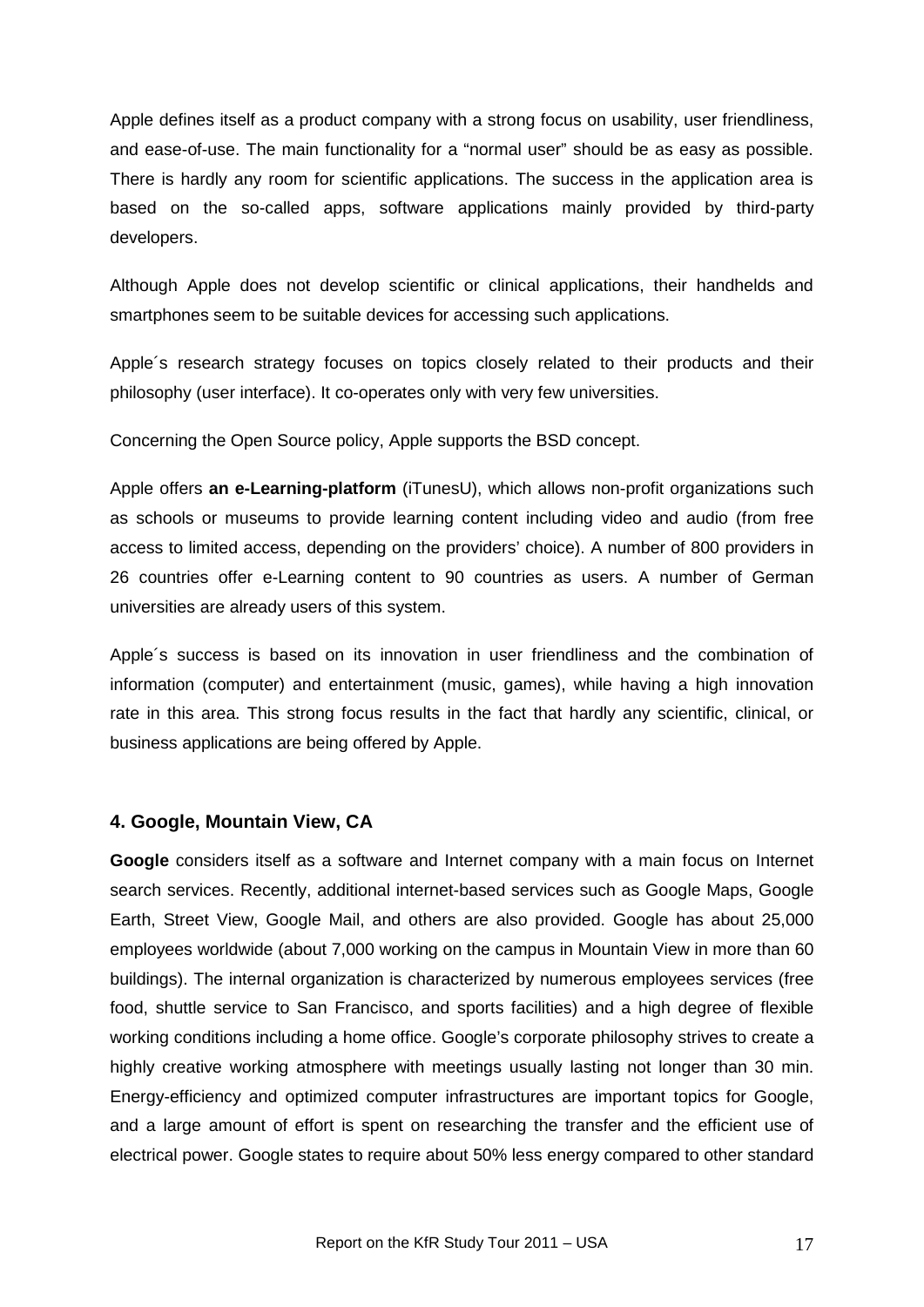computer centers. Each of the 10 large computer centers each require about 5 MW and are installed near population dense areas reaching a power efficiency of 1.25.

Google is interested in co-operating with scientists [\(Link\)](http://research.google.com/university/) and grants awards and stipends as well as smaller joint research projects (requires a partner within Google) towards this interest. Cloud Computing is seen in the realm of other large companies such as Amazon. Search algorithms are still the main focus of Google research. Other research themes include operating systems (Android) and browser technology (Chrome). There is no specific scientific software, while a free email service is offered to universities.

Google was the most extreme example of a young and deliberately non-traditional IT company. It seems that it has started to realize that such a company model might have problems in scaling with respect to size.

#### <span id="page-17-0"></span>**5. Intel, Santa Clara, CA**

**Intel** is the world-wide leading CPU/processor manufacturer with a turnover of \$43.6 B, an annual R&D budget of \$5 B, and 82,500 employees. Intel's activities are structured into four main areas: (1) IA/x86-based products (comprising all hardware activities, from "ultra-mobile" to "data centers" and HPC), (2) software and solutions (a sector of increasing technological and business relevance), (3) technology and manufacturing ("in-house production", also a characteristic feature), and (4) the Intel labs (i.e. corporate R&D).

The **breadth of Intel's approach** is impressive and seems to also be appropriate for playing a leadership role also in the future. The combination of hardware development, software provision (including substantial investments), and front-end manufacturing technology is considered as a crucial strategic advantage compared to its competitors.

There have been several statements and questions that nicely illustrate Intel's strategy: *"Our processor research always has to be four generations ahead"*, and *"our strategy is to anticipate trends, not to react"*; *"power is the key challenge, data movement is the key contributor"*; *"where is the added value of reconfigurable architectures?"* The guiding paradigm seems to be "*integration*", i.e. driving both classical CPU (Sandy Bridge, Haskell, and others) and accelerator technologies (Knights X), while integrating them with the goal of enabling future processors to support the full range of serial and parallel programming models to minimize developer re-training and to allow for more code re-use – "*x86 goes heterogeneous*", but with the goal of "*one programming model*".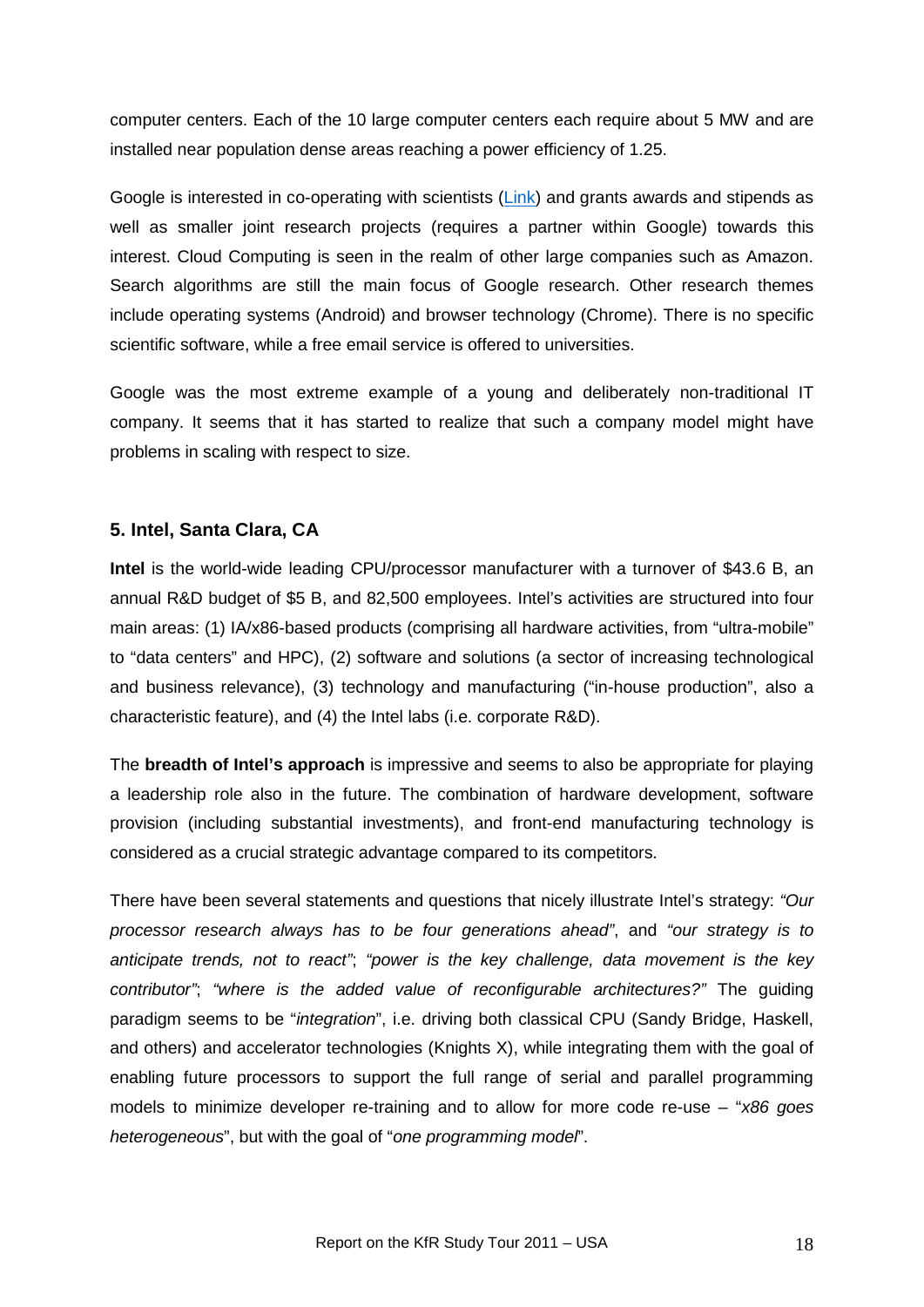Concerning **HPC** strategies, Intel has identified the interplay of hardware and software as well as energy consumption as core challenges (energy per operation, extreme concurrency and locality, resiliency, memory (capacity, bandwidth, and power, and hardware-software codesign). HPC is considered as a field of very high strategic relevance for Intel.

As a leading global player, Intel is also engaged in numerous university collaborations, mainly organized through the Intel labs. Such collaborations occur at a corporate level (mainly with leading US universities, such as Berkeley, Stanford, Carnegie Mellon, or Illinois, but also with selected institutions in Europe and Germany), through individual grants, or through internships.

Intel has been and is exposed to several potential threats (such as AMD as a classical competitor, NVIDIA as a recent competitor questioning the "classical CPU approach", Chinese companies having entered the business and others), while certainly having a strong response strategy.

#### <span id="page-18-0"></span>**6. IBM, Almaden, CA**

**IBM** has 10 research labs worldwide with approximately 3,000 scientific researchers, including several Nobel laureates. The IBM Research Labs at Almaden, CA employ about 400 scientific researchers (more than 50% of whom hold a Ph.D. degree) and are considered to be among the most innovative IBM research centers. Each IBM research lab concentrates on specific areas of research.

The Almaden IBM Research Labs develop important new results for progress in information technology and aims at an in-depth understanding of the underlying basic natural sciences. IBM has stated its desire to maintain its leading role in the field of information technology. This involves the application-driven research of chemical processes and materials (materials for high-resolution photograph-based lithography, e.g.), new materials and concepts for future technologies (e.g. memory cells based on magnetic tunnel resistances or organic polymers) as well as fundamental research in areas with high prospective potential for applications, such as for instance nano-scale technology or nano-scale medical research.

IBM has shown thus far a certain preference for prestigious projects that draw public attention. For example, in November 2010, the supercomputer "Watson" won against human competitors in "Jeopardy", an American TV quiz show, which requires considerable language cognition abilities and a reliable assessment of the answer quality.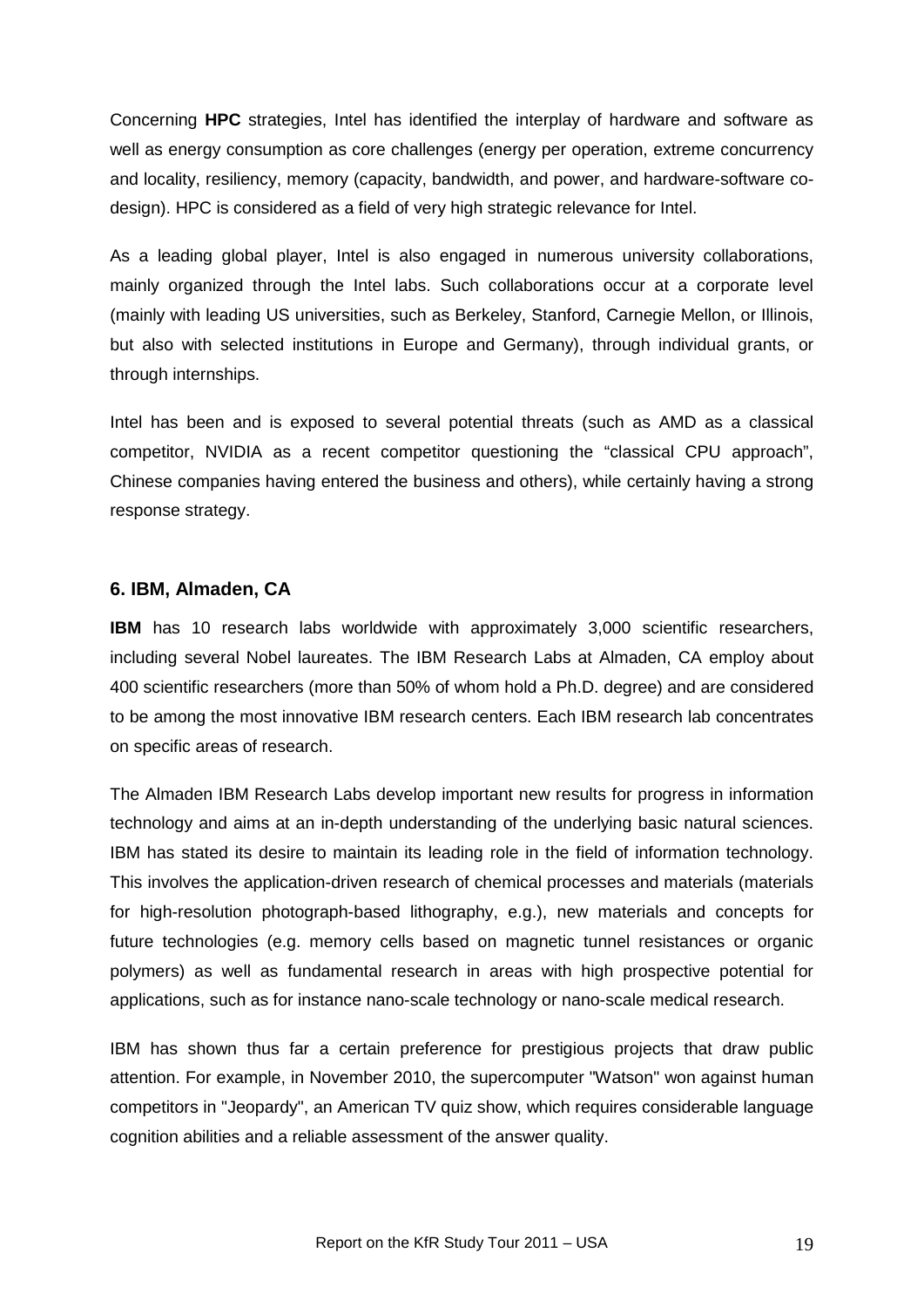The United States National Academy of Engineering (NAE) identified in 2010 the grand challenges of the 21st century in 14 engineering sciences and asked companies, scientific institutions, and individuals to enter into a competition for solutions [\(Link\)](http://www.engineeringchallenges.org/). The IBM Research Lab Almaden addresses several of these "Grand Challenges for Engineering". This includes projects aiming at the understanding and reverse engineering of the human brain (with the purpose of building a biologically inspired chip) as well as enabling access to clean water and to efficient energy storage.

A central research effort of the Almaden IBM Research Labs concentrates on the **optimization of memory systems**. This involves research projects concerning memory devices, controllers and networks, memory and system management software and parallel file systems. One of the latest IBM flagship projects is the "General Parallel File System" (GPFS), a scalable, parallel file system that was originally planned by IBM as a video service system. The GPFS is well known for its excellent I/O-throughput capability and its high-level system availability. Its most recent installation at the Lawrence Livermore National Laboratory, on a 1536-node cluster with 100 teraflops compute performance and a total of 2 PB GPFS disc storage, achieves an I/O throughput rate of up to 126 GB/s. GPFS conforms with the POSIX standard and, hence, is also suitable for several different platforms, such as AIX, Linux, and Windows. GPFS market segments are up to 50% in research labs and in companies with small compute clusters.

The current IBM roadmaps includes the Panache Global File System (scalable, highperformance, clustered file system cache for parallel data intensive applications), the Perseus Software Raid (activities for recovery after data loss distributed over several discs and thus considerably faster than established standard RAID-systems; planned to be available starting May 2011), improved solid-state storage (short latency time and thus an increased throughput and higher reliability), and support for Apache Hadoop (open-source software for reliable and scalable distributed computing). However, IBM indicates that this roadmap may always be subject to change.

Acknowledging the economic importance within the IT sector, Almaden Services Research gave the impulse for a new interdisciplinary study course curriculum named "Services Sciences, Management and Engineering (SSME)". IBM establishes this course together with universities and other companies: In Germany, the Karlsruhe Service Research Institute at the Karlsruhe Institute for Technology (KIT) in co-operation with IBM Germany offers an interdisciplinary Ph.D. course in SSME. Its objective is to build up capabilities for IT-based services (to provide compute performance and memory capacity via introduction of cloud computing, e.g., but also via software solutions).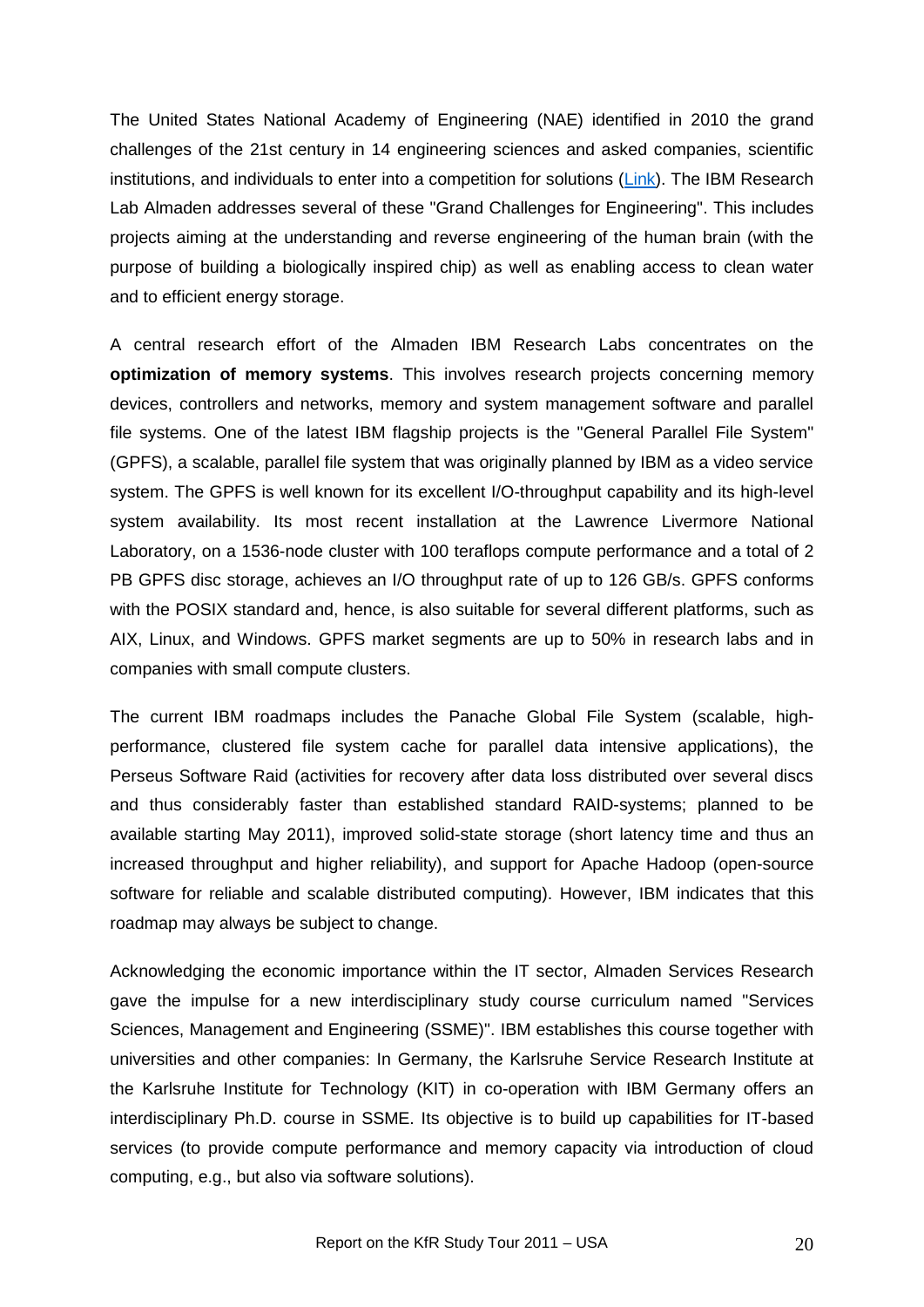IBM has an established tradition of offering integrated solutions both in hardware and in software solutions. In the IBM "Smart Planet" project persons, computer systems and objects equipped with measurement instruments are supposed to communicate with each other. Computer simulations based on realistic models result in situation-optimized, intelligent solutions. An exemplary scientific study shows that cars waste approximately 10% of their fuel while their drivers are in search of a parking place. An intelligent communication system helps in avoiding this waste and in preserving time and fuel resources.

IBM research labs have world-wide co-operation with about 5,000 universities, approximately one third of which are located in the USA, another third are located in other industrial countries, and the last third are located in developing countries. Within the framework of the IBM University Award program IBM annually invests about \$100 M in co-operation projects (\$10 M in cash, \$60 M in hardware, and \$30 M in software and grants). As a result of this program, IBM observes a 30-fold return of investment after five years. This success could also inspire German companies to increase their co-operation with universities. Strategic analyses of IBM also show that the amount of HPC investments of (American) universities have a direct relation to the university's ranking which is determined based on factors such as the total amount of third party funding, the number of publications in high-ranking journals, and the number of spin-off companies, to name a few.

#### <span id="page-20-0"></span>**7. ICBM at UCLA, Los Angeles, CA**

The **Laboratory of Neuro-Imaging** (LONI) is an independent research center affiliated with the Department of Neurology (School of Medicine at University of California, at Los Angeles, UCLA) having separate financing. The initiator of the project and several of his co-workers presented the project and research topics in a roundtable talk. The main goal of the 17-yearold project is the continuous build-up of a database containing the anatomy, the histology, and the functions of normal and pathologic brains (**International Consortium for Brain Mapping**, ICBM). The main medical focus is on the Alzheimer and Parkinson diseases.

Only two of the 115 positions are permanent (financed by UCLA), while the remaining positions are being financed via third party grants (85% from NIH, various other donators and foundations such as Microsoft and MJ Fox Foundation, while few from NSF funding). The overall annual budget was formerly in the range of \$8-10 M, which recently dropped to \$6.5-8 M. An amount of 45% of the grants is transferred to UCLA. A percentage of 30-40% of the researchers has a background in informatics. Similar to the situation in other countries including Germany, the publications of IT researchers rather appear as conference abstracts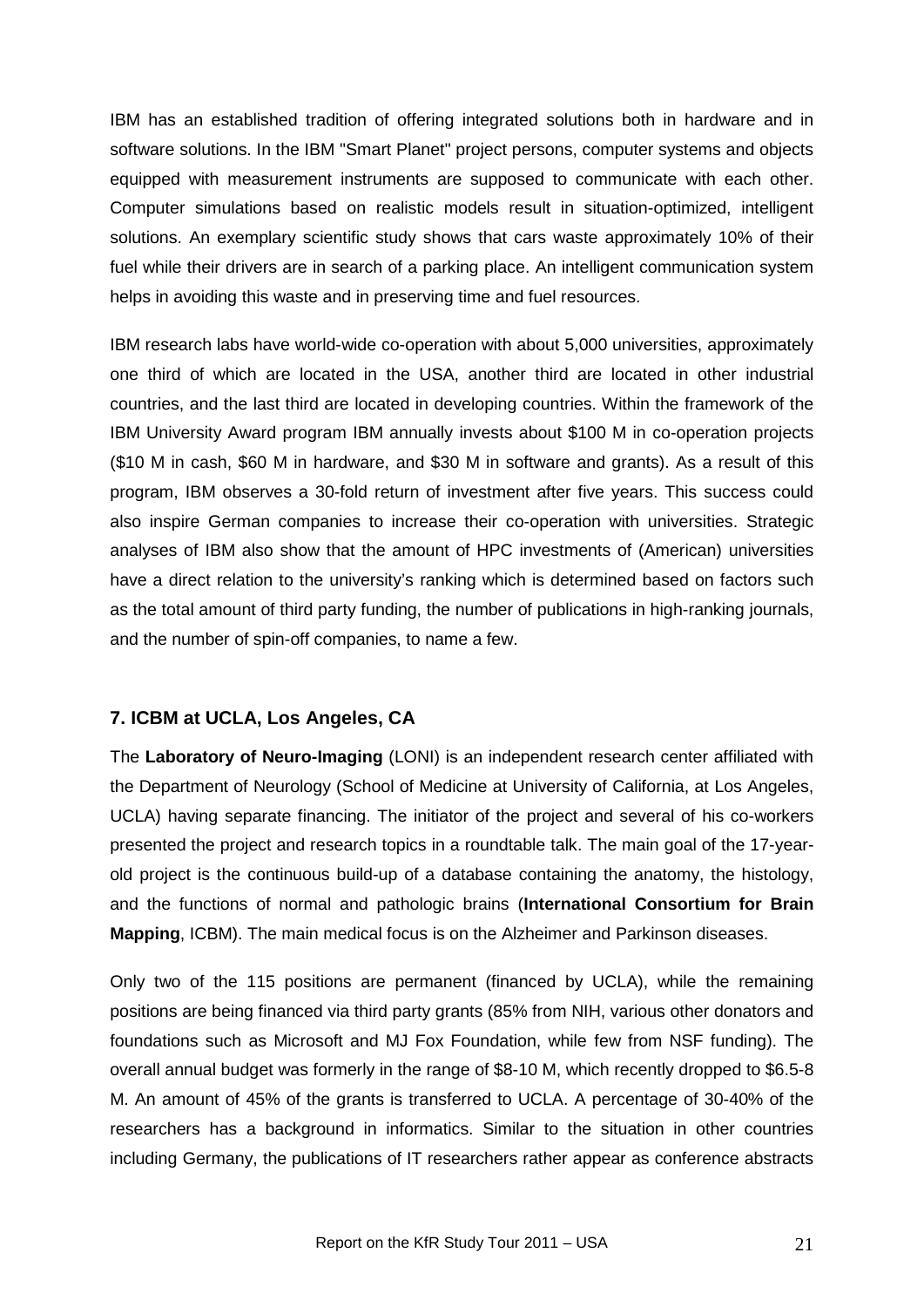than as journal articles, which is seen as problematic since grant reviewers with a medical background require publications in high-impact journals. International co-operation includes Forschungszentrum Jülich, Germany, and the McConnell Brain Imaging Centre (BIC) of the Montreal Neurological Institute, McGill University, Canada, and others. There are no cooperation projects between LONI and larger IT companies. Due to the high quota of external funding, the project requires permanent large amounts of successful third party support.

The **data repository** contains image data of brain scans including Diffusion Tensor Imaging as well as brain histology and genomic information. Data were acquired at different sites. LONI solved the difficult problem of consistent data acquisition by defining the acquisition protocols. Data are merged at LONI (presently 5000 scans of 50 sites including genomic information). Data security is realized by eliminating all personal information and by data agglomeration (for genomic data). For the histologic specimens about 30 post-mortem brains were sent to the co-operation partners in Jülich to prepare the slices using special cell and receptor staining techniques before analyzing the specimens. New probabilistic algorithms and descriptions were developed at LONI and in Jülich. The project is interested in general patterns of a population rather than in individual representations. ICBM also collaborates also with the *Mouse Brain Project* (Connectathon), in which nerve connections between different brain parts are analyzed and visualized, among others, using diffusion tensor imaging.

LONI has a 1000 nodes cluster (administrated independently of UCLA). Data and software tools to analyze and visualize the data are provided by LONI, while third parties are now developing software tools. Formerly, LONI developed an image processing tool based on a pipeline concept. No special HPC software is developed, but Grid concepts are used for data analysis.

Altogether, there are 30 projects that need large data storage resources. For example, the ADNI project alone requires 3 TB of storage. However, to query and retrieve the data, metadata have to be generated and attached to the image, while data are derived prior to storage. There are no solutions for *image-* or *content-driven* data retrieval. Experience with external software development also shows that co-ordination among the external developers is required to guarantee harmonized and cost-efficient software frameworks that can consistently be used by the entire community. Similar to the situation in other countries, this project shows that data repositories require reliable and long-term financial support.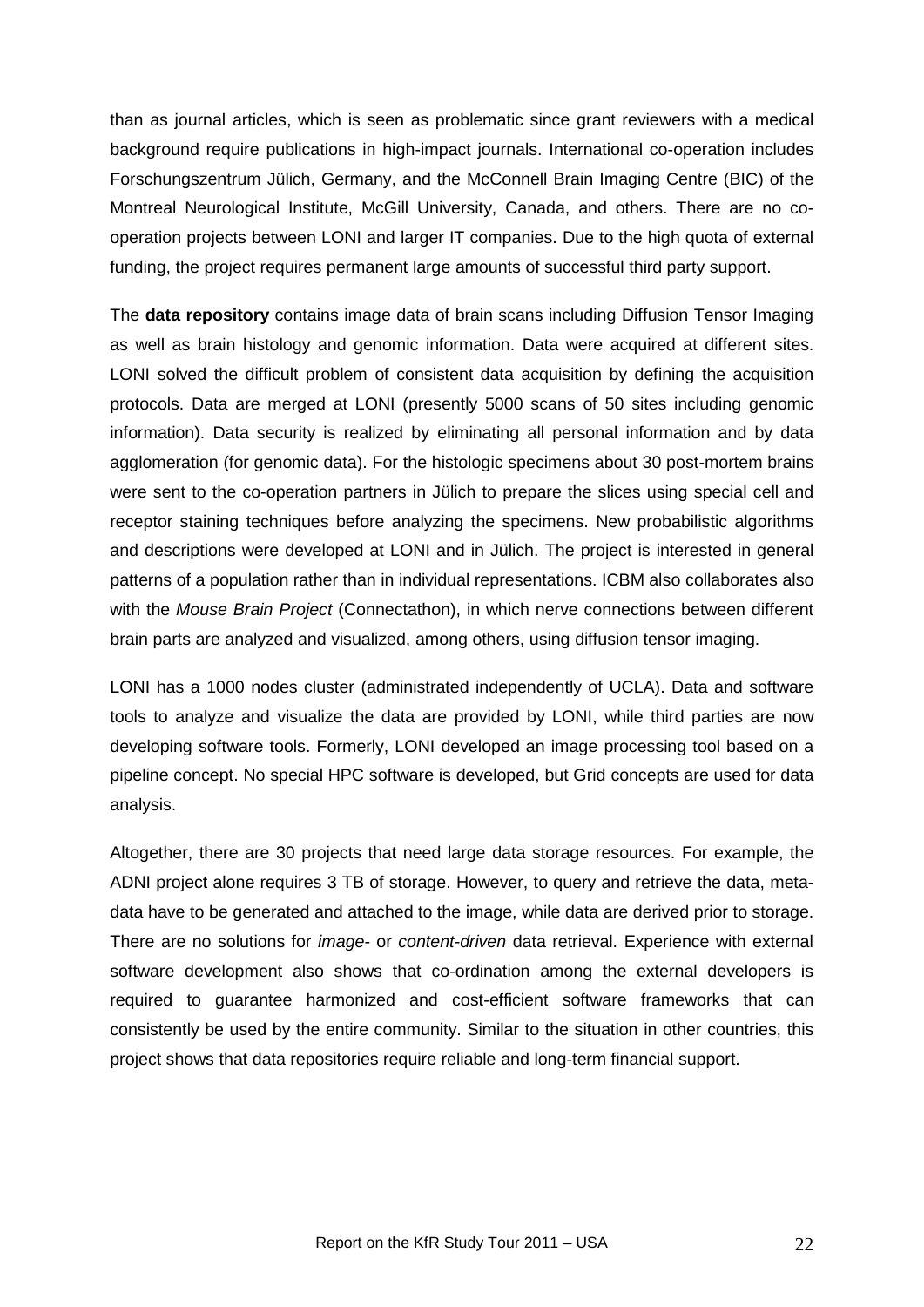#### <span id="page-22-0"></span>**8. AMD, Austin, TX**

AMD is the world-wide second largest CPU/processor manufacturer. After some organizational restructuring, namely the outsourcing of production sites, AMD now concentrates on the development of chip designs as well as on software aspects. Promising design roadmaps include architectures down to 28 nm in 2013 based on the "bulldozer" monolithic dual-core building block that supports two threads of execution. The bulldozer family will have 16 or more cores on one chip (Interlagos) in future.

Together with other important players, AMD stresses the increasing importance of HPC applications. In order to provide the necessary compute power, AMD introduces its AMD Fusion Architecture **Accelerated Processing Unit** (APU) that integrates CPU, GPU, and other accelerators onto a single die. This seamless integration might be a nice feature for programming and could be an architectural advantage, compared to other vendors. Regarding the software, AMD strongly supports the OpenCL standard.

The design optimization includes AMD's **Application Power Management** (APM), which controls the power consumption of the CPU or core, depending on the actual needs of active applications.

AMD co-operates with companies from the graphics, games, and entertainment sector.

Maintaining its own education and developer outreach program, AMD provides free software tool kits (e.g. OpenCL courses, libraries, training, support) in order to stimulate and propagate new uses of GPU computing and graphics, especially at universities. There was clear interest to intensify co-operation between AMD and German universities.

#### <span id="page-22-1"></span>**9. ICES, University of Texas, Austin, TX**

The **Institute for Computational Engineering and Sciences** (ICES) at The University of Texas at Austin is an interdisciplinary research and academic institution that brings together applied mathematics, informatics, and science and engineering to foster simulation as a key technology. Established in 2003, the ICES thus extends the focus of its predecessor, the Texas Institute for Computational and Applied Mathematics (TICAM) that goes back to 1993. The ICES mission is stated as: *"To provide the infrastructure and intellectual leadership for developing outstanding interdisciplinary programs in research and graduate study in areas of computational engineering and sciences and in information technology"*.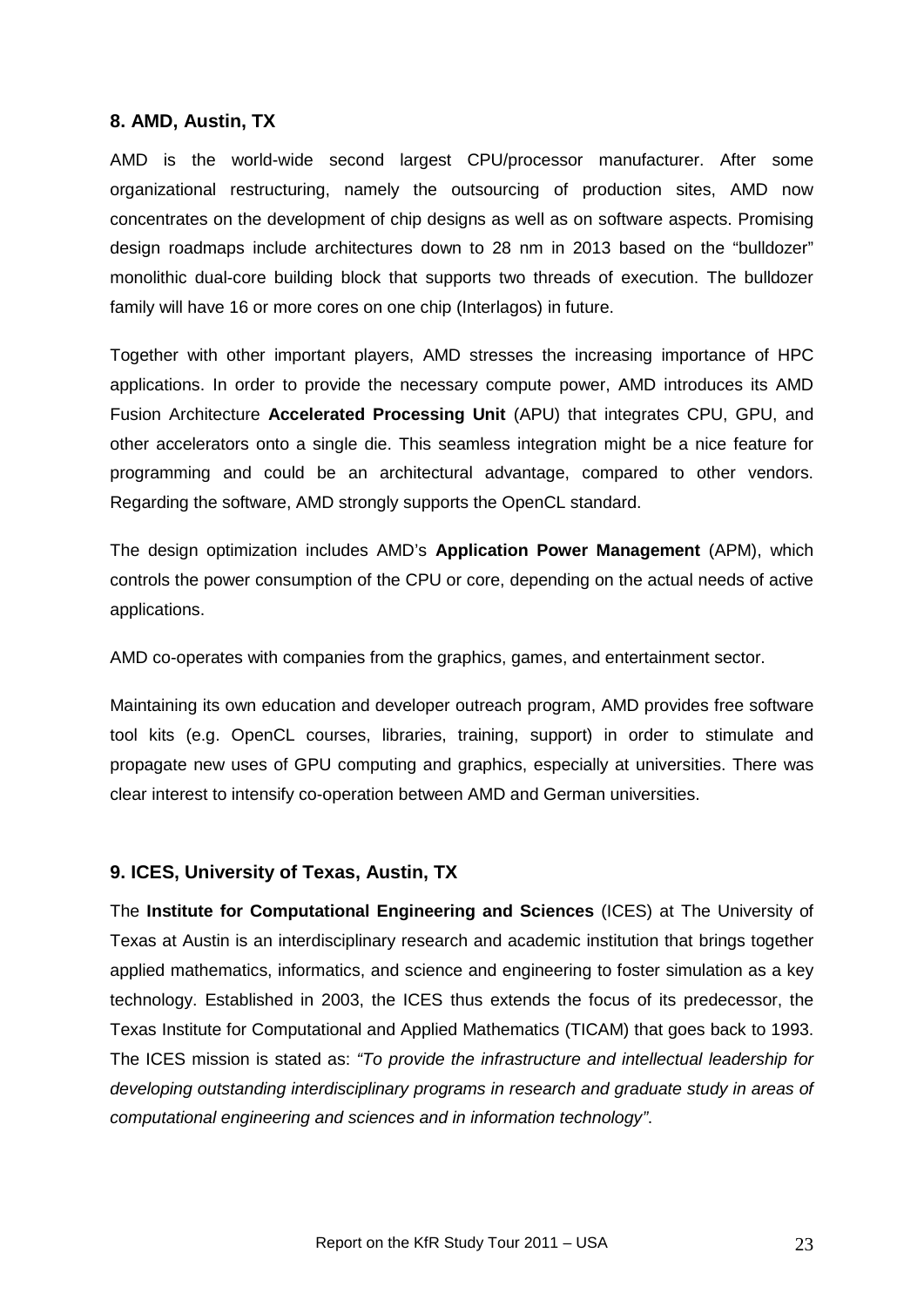The ICES has been a pioneer, both in terms of its interdisciplinary mission and its interdisciplinary organization. It involves 4 schools and 17 departments, which also partially contribute to financing the positions. In fact, the ICES faculty has typically at least one additional affiliation with a school or a department. The relations between ICES and the schools have not always been easy, but are now considered as good. Significant funds for ICES (more than \$113 M) have been provided via private donations (the building, to fund 15 chaired positions, to support an extensive visiting fellow program, to offer scholarship programs, and others), which also marked the beginning of TICAM as well as the re-design towards ICES. Project money primarily comes from public funding agencies (such as NSF, DoE, and NIH), while the number of industry collaborations is smaller (for industries such as aerospace, oil, biomedical, communication, and IT). Overall, ICES is extremely successful in acquiring funds, which is also due to the fact that it runs a strictly quality-based but conservative development policy ("small, but excellent").

The ICES offers an interdisciplinary graduate program (M.Sc. and Ph.D.), namely the *Computational Science & Engineering and Mathematics* (CSEM), for which an intense recruiting program has been established. The design of the program also reflects ICES' interdisciplinary mission. The relatively small number of 68 CSEM students must be seen in an overall relation to the 89 faculty members, of which 36 are called ICES core faculty. The ICES operates a number of nine local compute clusters, and it has direct access to the equipment of TACC, the *Texas Advanced Computing Center*, such as terascale computing systems, as well as the ACES 3D visualization lab.

Examples of research groups are Computational Materials, Computational Hydraulics, Distributed and Grid Computing, Computational Geosciences, Predictive Engineering and Computational Sciences, and Computational Life Sciences and Biology.

The ICES is an extremely visible and successful early model for organizing **cross-school and cross-department research and education** in a modern field. Indeed, ICES managed to synergistically combine high reputation in modeling, algorithmics, and IT infrastructure. When thinking of establishing a certain type of a CSE research center, most institutions worldwide take ICES as an example of best practice.

#### <span id="page-23-0"></span>**10. TACC, Austin, TX**

The **Texas Advanced Computing Center** (TACC) is the HPC center of the University of Texas (UT) at Austin (and of the UT system in general). Founded in 2001, it is operated by UT Austin and currently has more than 80 employees. TACC hosts several large-scale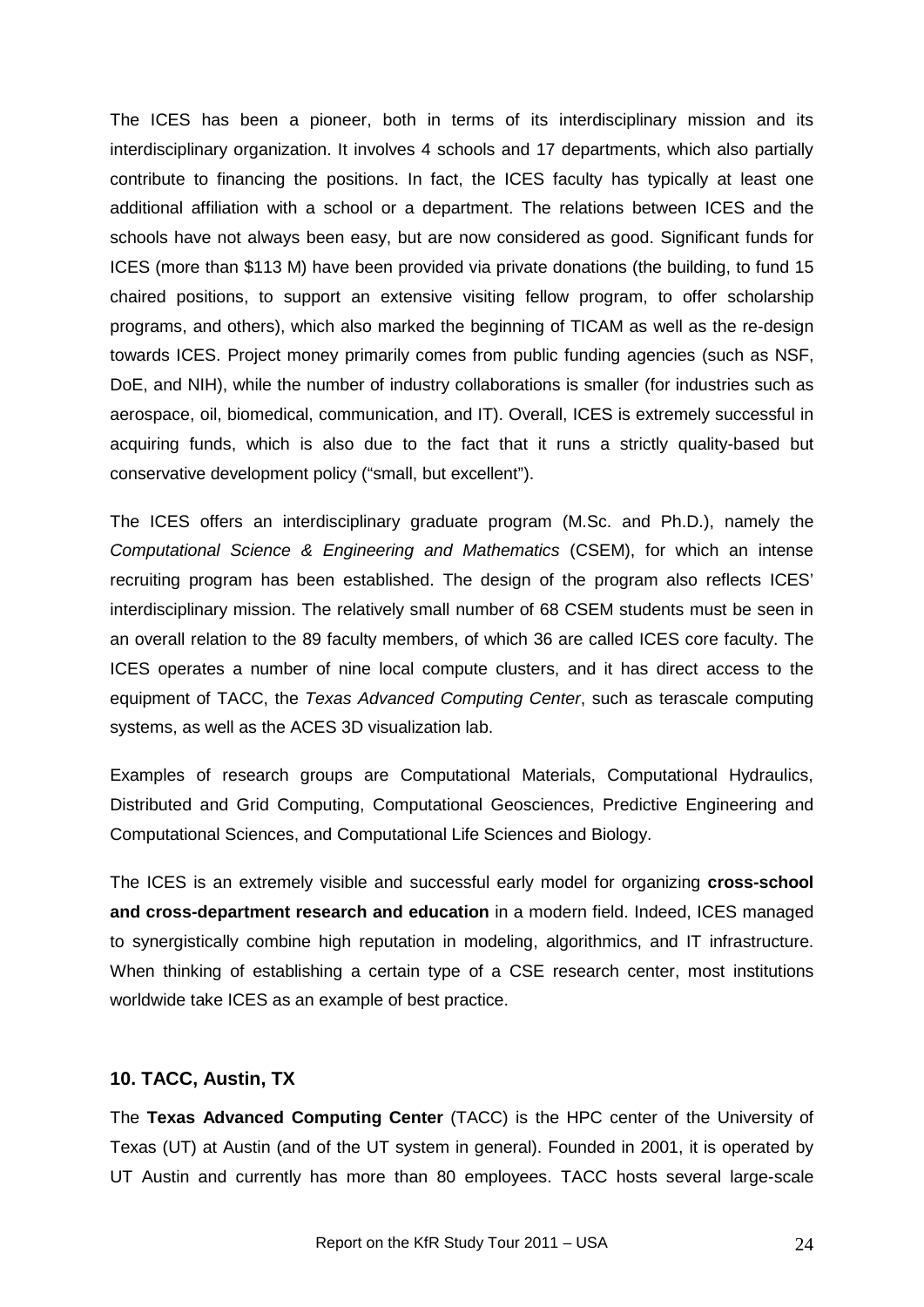computing machines (such as the HPC systems *Ranger* (600 teraflops, at time of installation being one of the largest machines for free science access) and *Lonestar* (300 teraflops) or the visualization system *Longhorn*.

TACC managed to position itself as a leading node in the US TeraGrid network, which besides technology leadership and visibility also brings significant NSF funds for the cuttingedge systems. It is noteworthy that NSF also funds mere infrastructure or service-oriented projects. TACC's rise to its current position occurred rather quickly, which also reflects the strong political will of UT Austin (certainly also driven by the ICES success) to become a major player not only in HPC applications and algorithmic, but also in terms of HPC technology and facilities. Consequently, TACC's mission reads rather ambitious: to be a place of most advanced HPC and visualization technology; to provide leadership in that technology; and to enable transformational science. In fact, there is the impression of a very much strategically driven and hierarchical structure.

TACC's role in research is primarily a supportive one. In addition, there are also a couple of TACC-hosted research activities, such as applications (in computational biology), algorithms and tools (GotoBLAS2, MyCluster, and SciVis, …), and on cooling technology, which leave an impression of heterogeneous research, to some extent.

TACC's involvement in education is rather small, which is typical for a computing center. There are four courses given on a regular basis that are part of existing UT Austin programs, also supporting the idea of dissemination of computing technology.

Problems may arise from TACC's previous close relations with SUN, due to SUN (now ORACLE) having left the HPC field.

#### <span id="page-24-0"></span>**11. IBM, Austin, TX**

The subjects addressed during the visit to the **IBM** Research Labs in Austin included an overview of the PERCS software and hardware. The PERCS ("Productive, Easy-to-use, Reconfigurable Computing System") project is related to a DARPA project for a 10 petaflops HPC system based on the IBM Power7 chip architecture. Following these presentations, a report on IBM's internal pre-development for 3D chip technology was given, succeeded by a visit to the assembly production facilities of the Power-7 PERCS systems.

The **IBM Software PERCS** focuses on providing complete solutions for all IBM systems in the area of resource and system management, application development (Eclipse-based HPC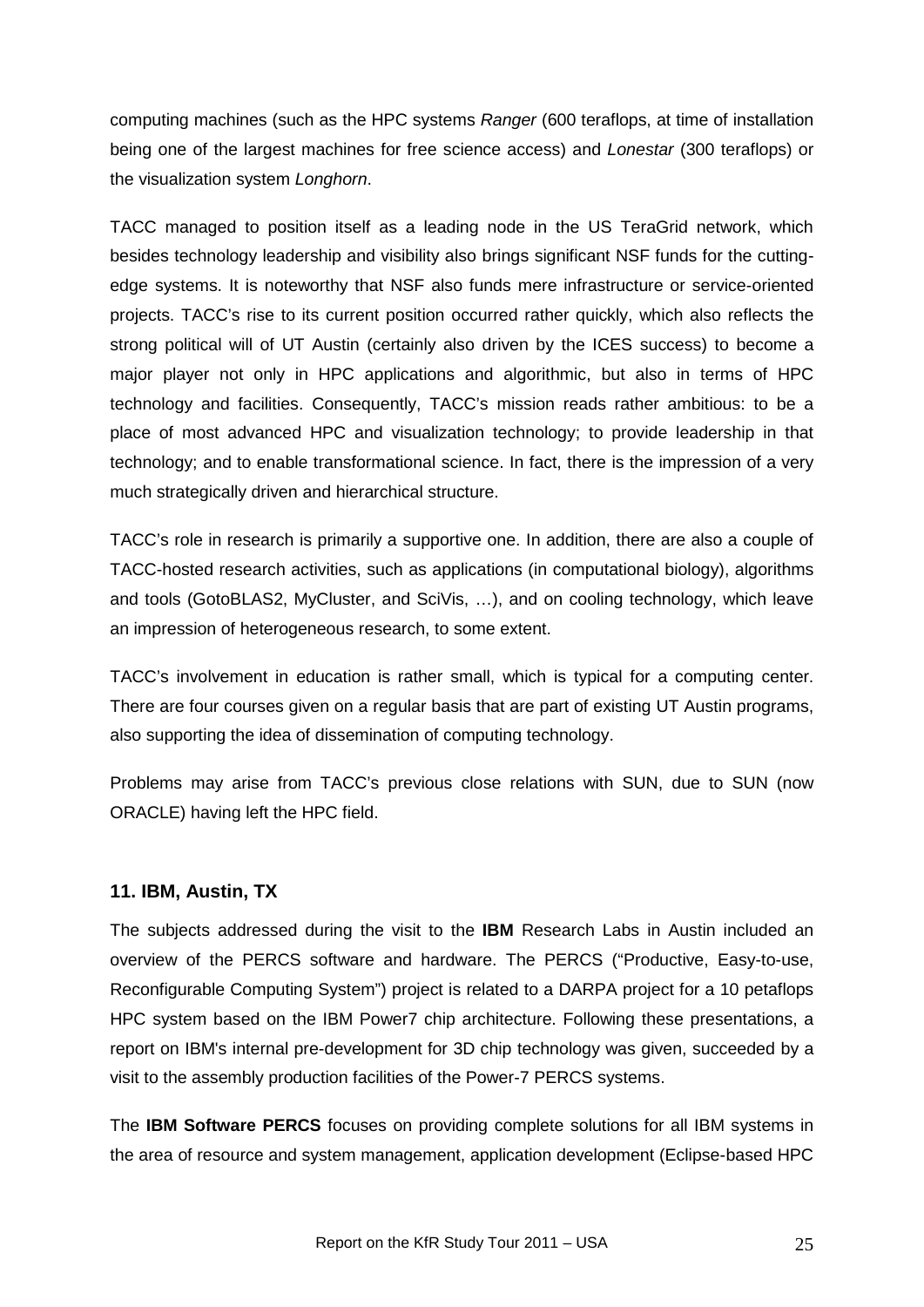Workbench), support software for the operation (load leveler with special functionality for very large clusters), and solutions for data and file management.

IBM presented in detail the existing tools, including in particular the "Eclipse Integrated Developer Environment" (IDE) that aims to help compensate the increasing divergence of "sustained performance" and "peak performance" in HPC systems. The HPC cloudmanagement software suite, announced for 2011 will also include virtual-machine techniques and tools.

The **IBM PERCS Hardware** is based on the Power7 technology and was presented as a "green data center in a rack" with respect to its performance density and its high energy efficiency. The performance data of one rack add up to approximately 100 teraflops out of 3072 cores within 3 x 128 Power7-processors running at up to 4.0 GHz clock frequency. These processors are collected into three so-called "super nodes" per rack, each consisting of four blocks featuring 32 processors (a total of 256 cores). Each rack may be equipped with a main memory of up to 24.6 TByte/rack. Such a rack has similar performance figures as the total "IBM ASCI Purple" HPC-system of 2005 (with 91 teraflops out of 258 racks equipped with Power5 processors).

These Power7 processor rack systems specifically feature water-cooling of processors, memory banks, and others, and, thus, have a weight of approximately 2.7 tons per system. At the time of our visit, these racks were the essential system components of the planned "Blue Waters" of above 10 petaflops peak / 1 petaflops sustained performance HPC–system design in the National Petascale Computing Facility of the National Center for Supercomputing Applications (NCSA) at the University of Illinois at Urbana-Champaign, IL. This HPC system was planned to consist of 114 Power7 racks (as a number of 38 3-rack blocks) with a total number of 38,912 Power7 processors and 43,776 hard disc drives with costs of up to \$208 M. However, in August 2011, IBM and NCSA terminated the Blue Waters contract due to difficulties in financing the rather complex and expensive system. IBM pointed out, that this contract termination was an isolated customer-individual decision. It would neither impact the general availability of IBM Power7 HPC solutions nor the development of the entire IBM PERCS software stack.

The presentation on **"3D chip-technology"** that followed highlighted IBM's research and development efforts concerning an important feature of future hardware, where IBM is currently in a leading position in this field of research. The 3D technology is considered to be able to solve problems related to on-chip data transport. At the moment, however, the emphasis at IBM is still placed on the reduction of energy consumption with a reduced I/O-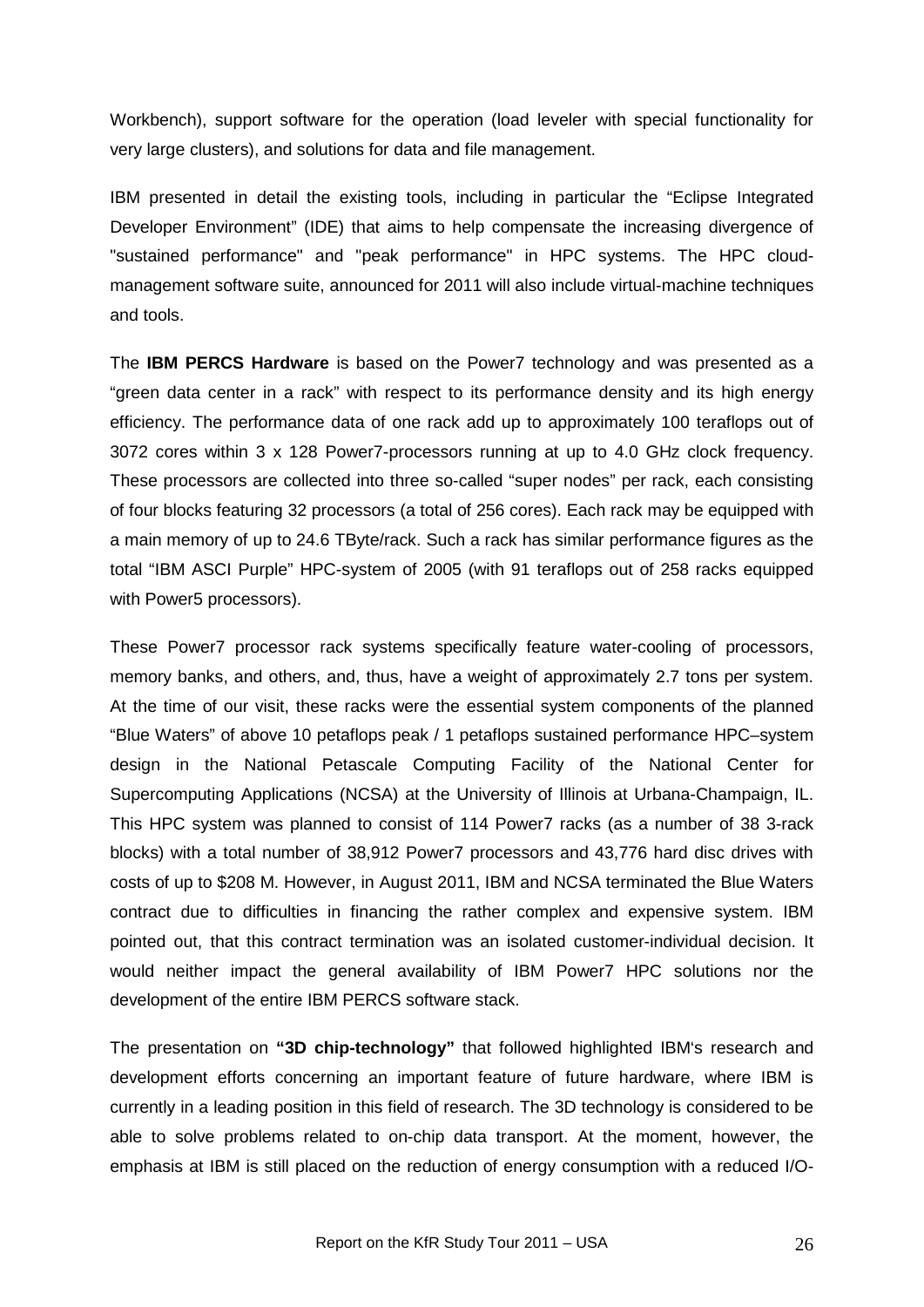load and reduced cooling power requirements. The improved energy-efficiency is yet preferred over a possible increase in memory bandwidth enabled by short interconnect distances and reduced latencies due to a higher memory density. The 3D technology is expected to allow increased cache memories. Open problems, such as those concerning the cooling concepts of these chips, however, require this technology to mature even further over several years before becoming part of an industrial production process. According to IBM the production necessitates access to company-owned fabrication facilities.

#### <span id="page-26-0"></span>**12. NCSA, Urbana, IL**

The **National Center for Supercomputing Applications** (NCSA) at the University of Illinois at Urbana-Champaign (UIUC) is a leading edge HPC site of the National Science Foundation (NSF). Remarkable investments have been made towards an (academic) petascale computing facility that was initially planned to host the IBM-designed Blue Waters system (cf. previous visit to IBM, Austin). The path to a >10PF peak / 1PF sustained performance Blue Waters system has recently been renewed by Cray Inc. stepping in as an industrial partner [\(Link\)](http://www.ncsa.illinois.edu/BlueWaters/system.html). Besides providing the infrastructure, NCSA is heavily involved in science and engineering projects in close co-operation with the application development groups outside of NCSA, supporting more than 30 applications, while addressing the full spectrum of scalability issues, ranging from I/O, data intensive workflows via programmability and debugging to basic algorithm development. A significant number of NCSA project investigators (PIs) are members of the International Exascale Software Project (IESP) group and work on addressing the software-related challenges in exascale computing. NCSA has hired several PIs to support the whole Blue Waters project on all levels. Overall, about 175 staff members and roughly 100 students are involved in NCSA's project activities.

NCSA will be an important yardstick on the way to **exascale**. It has roughly the same structure and the same objectives as the German Gauss Centre for Supercomputing (GCS). While the investments in infrastructure and computing are on the same level, the focus at NCSA is much more on people and support that is funded by projects, to address the HPC challenges of the future. Overall, NCSA is one of the most important HPC centers in the US, in addition to the Oak Ridge National Laboratory (ORNL), the Lawrence Berkeley National Laboratory (LBNL) with NERSC, and Argonne National Lab (ANL), which are all DoE-funded institutions. Being embedded into a leading university (UIUC) is a definite advantage, even though the IT organization of UIUC does not operate smoothly and is not leading edge. The connection between UIUC and NCSA is organized via UIUC's *Institute for Advanced Computing Applications and Technologies* and the *Center for Extreme-Scale Computation*,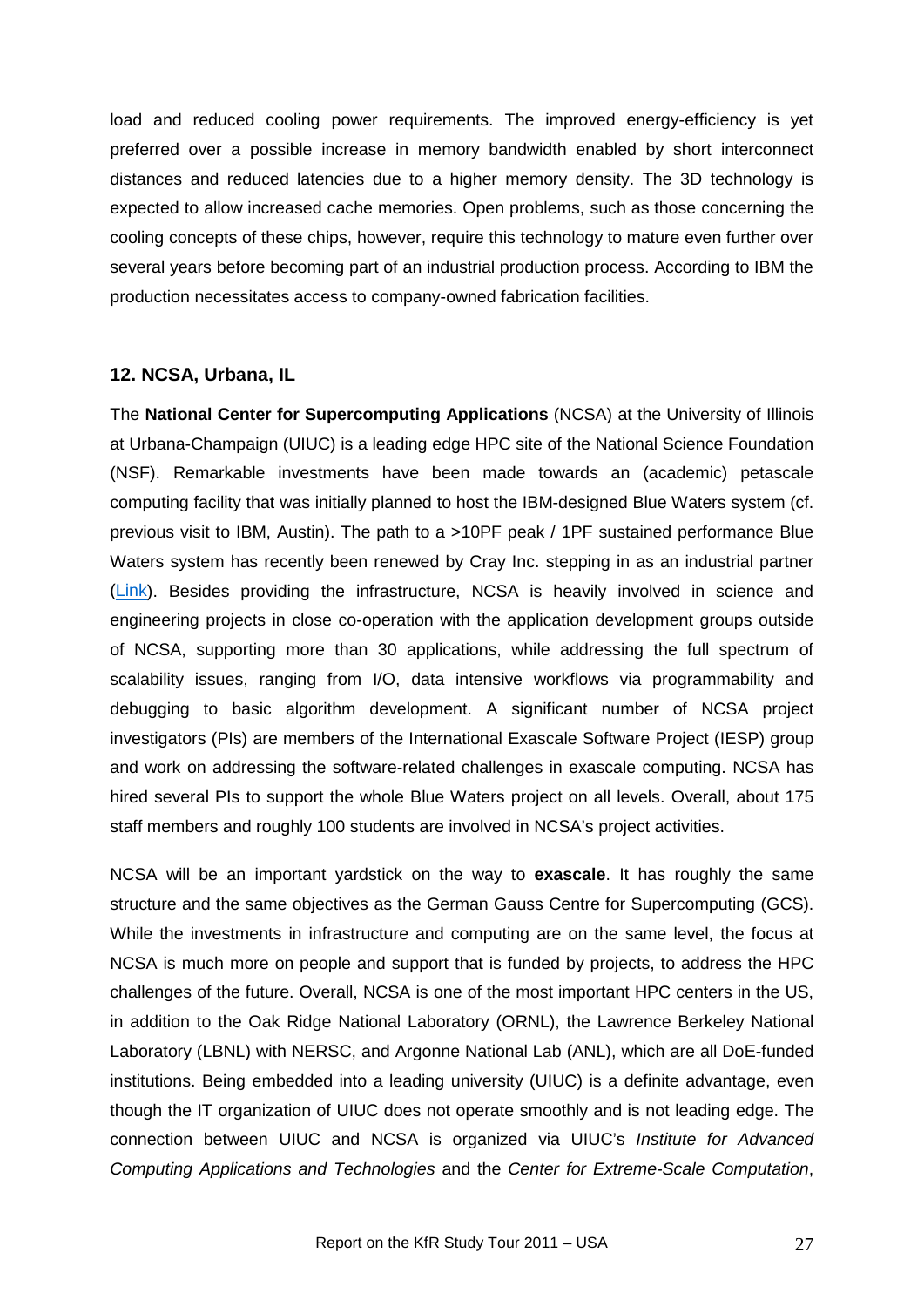which address an impressive range of relevant topics (software tools and applications, computing technologies, multiscale simulation, information systems, computing and creativity, etc.).

Despite the high reputation of NCSA and of UIUC's Computer Science (CS) department, the overview of the IT infrastructure of UIUC (and of the UI system) revealed several problematic issues, including a change of the CIO's embedding into UI's leadership structure involving a change between reporting to the Chancellor and reporting to the (non-academic) Chief Financial Officer, which in fact caused the campus CIO to resign in April 2011; rather arbitrary decisions on what to operate centrally and what to run locally; a rather high number of UIUC staff (about 700 people working in IT, among which about only one third on a central/university payroll).

There is quite some uncertainty about the time period following the Blue Waters system installation. While the future of NCSA as an institution seems to be ensured, it is unclear whether NSF will continue in supporting leading-edge HPC systems, in parallel to DOE's activities. Discussions with NSF officials allow concluding that NSF funding will target in an even more algorithmic- and application-oriented direction.

#### <span id="page-27-0"></span>**13. Argonne National Laboratory, Chicago, IL**

The **Argonne National Laboratory** (ANL) as part of the Office of Science of the Department of Energy (DoE) is administrated by the University of Chicago. The ANL is a National Leadership computing facility of the DoE, and consists of several divisions. The Commission on IT Infrastructure met with the Mathematics and Computer Science (MCS) Division. About 3,000 people work at ANL, about 50% of them are scientists. The annual budget is about \$50 M and is funded by the DoE. The ANL does not provide academic degrees while accepting summer students from all over the country. The institution is also open to all scientific cooperation partners while the project results must be accessible to the public. A main focus is on environmental science.

About 350 active users use the IT infrastructure, consisting of the Intrepid system with BlueGene/P CPUs and the Eureka system with 200 NVIDIA GPUs. An upgrade to the BlueGene/Q system (10 petaflops peak performance, 49,152 nodes, 786,432 cores, 786 TB memory) is planned for 2013. Other projects include energy storage systems for electrical cars, short pulse X-rays, and development for new catalysts for propylen oxidation. The Laboratory's Computing Resource Center was founded in 2002 to develop and support the HPC-projects and the HPC facilities. About 450 users and 45 projects, each project having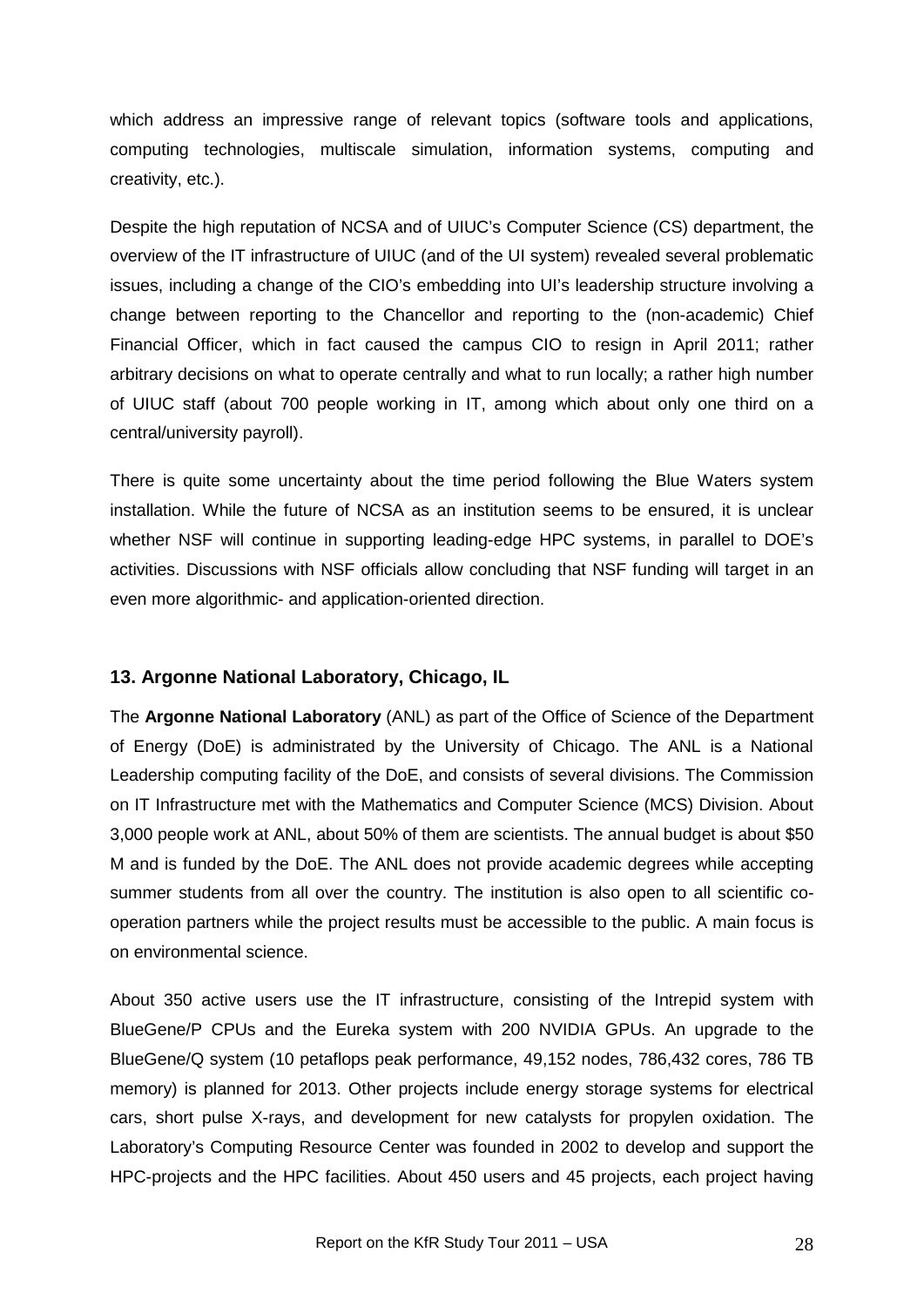an ANL-affiliated PI, use the actual hardware (320 nodes: 304 regular nodes with 36 GB memory each, 16 big nodes with 96 GB memory each).

The applications cover modeling and simulation at petascale including a roadmap to exascale (exascale program with hardware platform for about \$200 M in 2015 and 2018). The annual budget for the planned exascale software center is about \$50 M, with additional funds for development of applications (in nuclear engineering, fusion, computational chemistry, climate modeling, combustion, high-energy density physics, and materials, and in collaboration with National Nuclear Security Administration). A percentage of 50% of the main users are physicists, while the other users come from material sciences, engineering sciences, life sciences, and chemistry. There is a small number of biomedical HPC projects. Another important project targets encapsulated test beds for non-expert users to develop HPC applications (immediate account of ~8,000 hours) including hands-on training, expert consulting, and user support. Since 2002, there is also a long expertise in Grid- and Cloud computing [\(Link\)](http://www.nimbusproject.org/). Additional projects investigate mathematical problems, data analysis and visualization methods, including stochastic and probabilistic methods. Several libraries for HPC applications have also been developed.

The projects are divided into three categories depending on the project duration (1-3 years, 1 year, less than 1 year) and are evaluated by an internal panel [\(Link\)](http://www.alcf.anl.gov/). External users receive support from internal co-operation partners. Despite the excellent hardware and software environment, certain applications, especially in physics, impose new challenges that require new solutions for real-time data analysis and for fast data storage capabilities.

#### <span id="page-28-0"></span>**14. DOE, Washington, DC**

The United States **Department of Energy** (DoE) with a budget of \$29.5 B for FY 2012 [\(Link\)](http://www.whitehouse.gov/sites/default/files/omb/budget/fy2012/assets/energy.pdf) is a cabinet-level department of the US government concerned with the US' policies on energy and nuclear safety. Through its Office of Science, which has a budget of \$5.4 B for FY 2012 [\(Link\)](http://www.whitehouse.gov/sites/default/files/omb/budget/fy2012/assets/energy.pdf), DoE provides more than 40 percent of total Federal funding in the physical sciences in the US. It oversees, and is the principal Federal funding agency of, the Nation's research programs in high-energy physics, nuclear physics, and fusion energy sciences [\(Link\)](http://www.energy.gov/sciencetech/index.htm). As a mission agency, DoE is lead by strategic priorities to advance discovery science and invest in science for the national needs in energy, climate, and the environment. It does so by calling for proposals in areas that fit the current and the prospected national needs. The DoE funding commitments are often longer-term compared to those made by the NSF. This allows for implementing and maintaining large scale national research laboratories.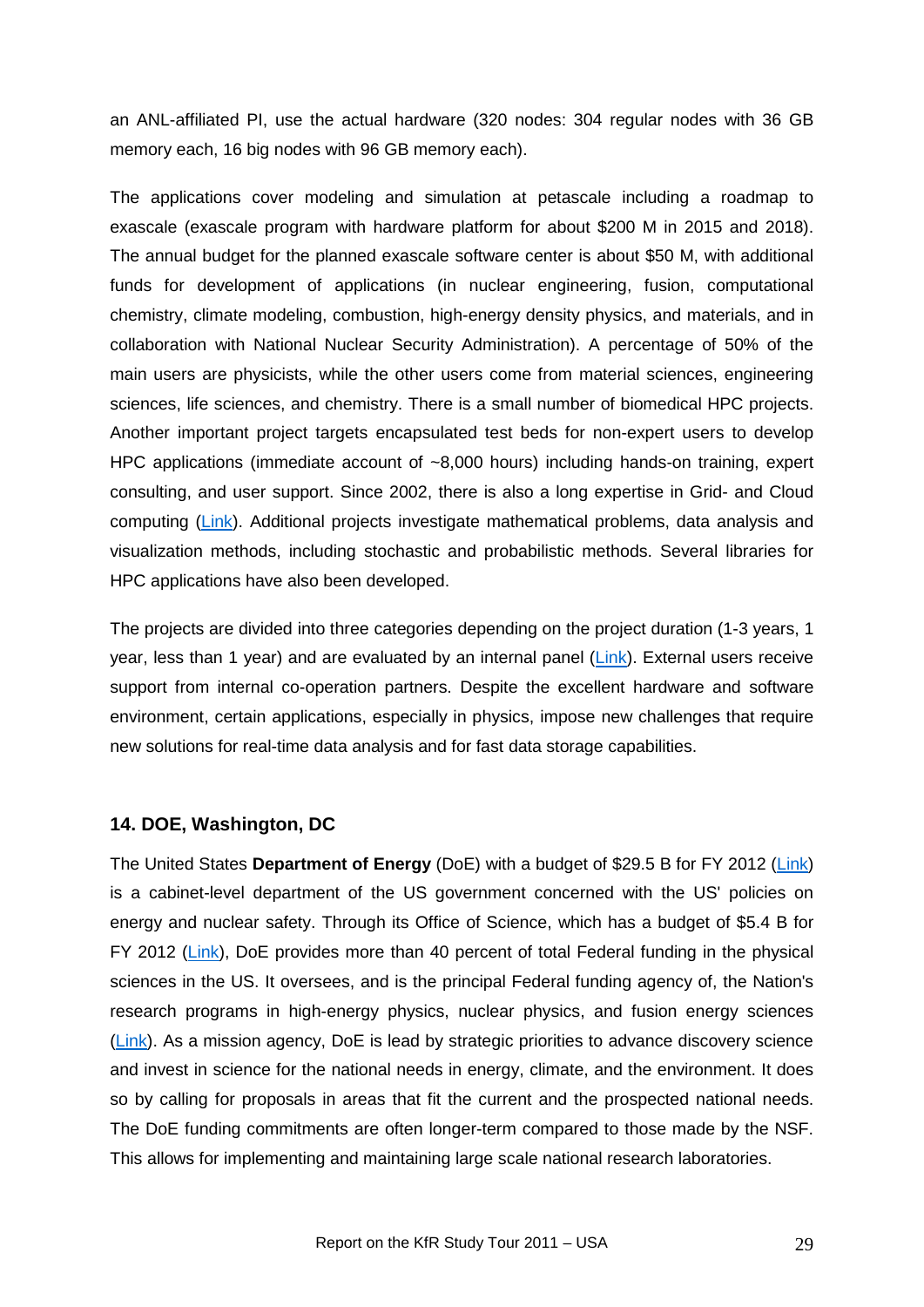The mission of the Office of Science Advanced Scientific Computing Research (ASCR) program is to discover, develop, and deploy computational and networking capabilities to analyze, model, simulate, and predict complex phenomena important to the DoE. A particular challenge of this program is to fulfill the science potential of emerging computing systems and other novel computing architectures, requiring significant modifications to today's tools and techniques to deliver on the promise of exascale science [\(Link\)](http://www.science.energy.gov/ascr/about/).

In order to accomplish this goal, a major initiative of the Office of Science was to initiate the **Scientific Discovery through Advanced Computing** (SciDAC) program in 2001 as a partnership involving all of the Office of Science program offices (\$53 M budget in FY 2010). The SciDAC-funded institutes place a greater emphasis on integrated multi-disciplinary teams from universities and laboratories that work in close partnership. They are meant to facilitate collaborations of applied mathematicians, computer scientists and domain scientists to solve complex problems in physics, chemistry, and biology. The program also includes research on improved mathematical and computing systems software that will allow these codes to effectively and efficiently use modern massively parallel computers. Additionally, the program will develop "collaborative" software to enable geographically separated scientists to effectively work together as a team, to control scientific instruments remotely, and to share data in a more readily immediate manner.

The proposals in exascale-related areas in FY 2010 have requested \$145 M of funding of which \$18 M have been granted. Three SciDAC Co-Design centers for computational partnerships were funded in FY 2011, at a total of \$12 M/year [\(Link\)](http://science.energy.gov/ascr/research/scidac/co-design/).

The SciDAC goals closely resemble those put forward by the DFG IT Commission's recent position paper "Software for Exascale Computing" which eventually led to the establishment of a new DFG Priority Program with the same title. The program is scheduled to span six years and will be funded by up to  $\epsilon$ 4 M per year. The funding requirements as well as the appropriate funding strategies developed by the SciDAC program should be monitored and compared to the needs of the German scientific community.

#### <span id="page-29-0"></span>**15. NSF, Arlington, VA**

The **National Science Foundation** (NSF) is an independent US federal agency. It funds research and education in most fields of science and engineering and accounts for about one-fourth of federal support to academic institutions for basic research. In some fields, such as mathematics, computer science, economics and the social sciences, the NSF is the major source of federal support. The agency operates no laboratories itself but does support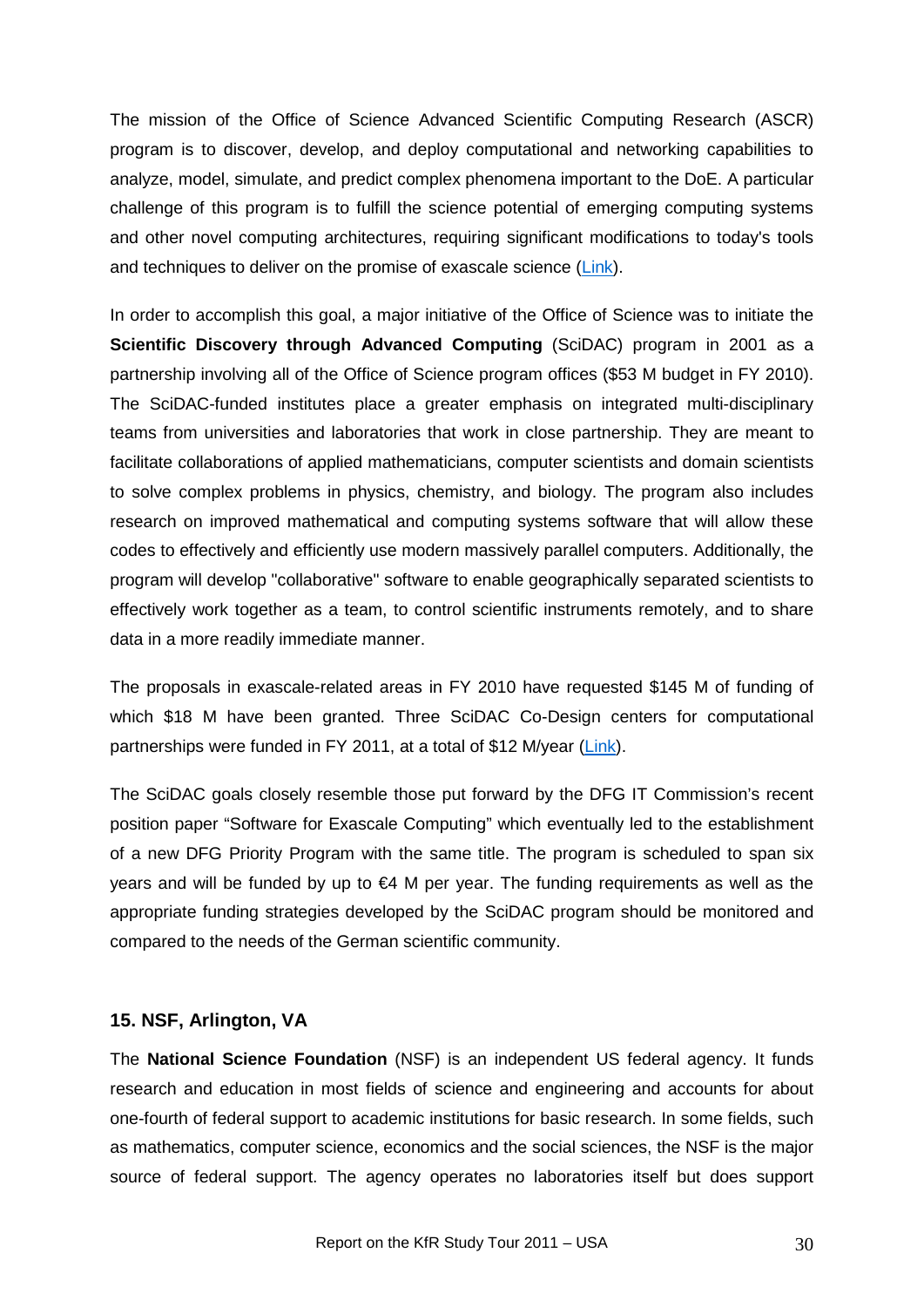National Research Centers, user facilities, certain oceanographic vessels and Antarctic research stations. The Foundation also supports co-operative research between universities and industry, US participation in international scientific and engineering efforts, and educational activities at every academic level. Compared to the DFG, the NSF has an almost three times higher budget without funding the medical sciences, which in turn are supported by the U.S. National Institute of Health (NIH).

The NSF organizes its research and education support through seven directorates, each encompassing several disciplines. The Directorate for Computer and Information Science and Engineering (CISE) strives to uphold a position of world leadership in computing, communications, and information science and engineering. To achieve this, CISE supports investigator initiated research in all areas of computer and information science and engineering, helps develop and maintain cutting-edge national computing and information infrastructure for research and education generally, and contributes to the education and training of the next generation of computer scientists and engineers.

CISE is organized in three divisions: the Division of Computing & Communication Foundations (CCF); the Division of Computer and Network Systems (CNS); and the Division of Information and Intelligent Systems (IIS). Each division is organized into a small number of programs that are responsible for managing a portfolio of grants and proposal competitions within a broad area of research and education. While individual program directors may be designated as the point of contact for specific sub-disciplines, collaboration takes place within each program, across each division, and between divisions and directorates. [\(Link\)](http://www.nsf.gov/cise/about.jsp)

The NSF also supports research through several offices within the Office of the Director. The **Office of Cyber-Infrastructure** (OCI) co-ordinates and supports cyber-infrastructure resources, tools and related services such as supercomputers, high-capacity mass-storage systems, system software suites and programming environments, scalable interactive visualization tools, productivity software libraries and tools, large-scale data repositories and digitized scientific data management systems, networks of various reach and granularity and an array of software tools and services that hide the complexities and heterogeneity of contemporary cyber-infrastructure while seeking to provide ubiquitous access and enhanced usability. OCI supports the preparation and training of current and future generations of researchers and educators to use cyber-infrastructure to further their research and education goals, while also supporting the scientific and engineering professionals who create and maintain these IT-based resources and systems and who provide essential customer services to the national science and engineering user community. [\(Link\)](http://www.nsf.gov/od/oci/about.jsp)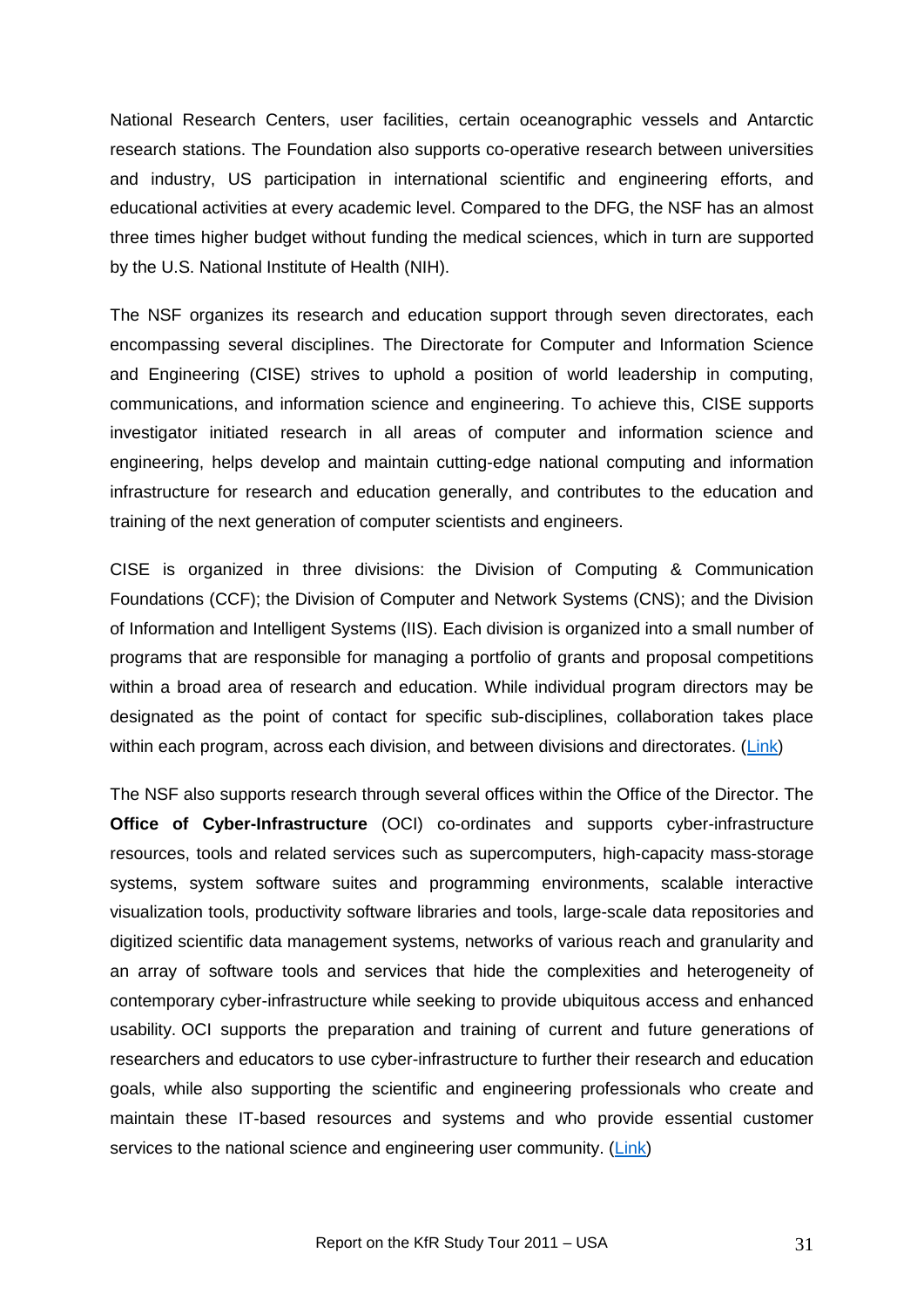Cyber-infrastructure (CI) is a growing field of interest for NSF and is seen as the enabling infrastructure for science and engineering. The Advisory Committee for Cyber-infrastructure (ACCI) established Task Forces, which reported to the NSF in December 2010. It was recommended that *permanent programmatic activities in Computational and Data-enabled Science & Engineering (CDS&E) should be established within NSF*. Furthermore, the *NSF should establish processes to collect community requirements and plan long-term software roadmaps*. Among others, these recommendations were embraced in the **Cyber Infrastructure Framework for 21<sup>st</sup> Century** (CIF21) **Science & Engineering**, which regards CI as an *ecosystem***.** This ecosystem is meant to enable and nourish increasingly data- and compute-intensive, integrative, and multiscale as well as multi-disciplinary modern science. CIF21 thus aims at building a national infrastructure for CDS&E, leveraging common methods, approaches, and applications with a focus on interoperability. This will also catalyze and focus other CI investments across NSF. On the administration side, CIF21 is embedded into every directorate and office and managed as a NSF-wide coherent program.

Although DFG is different from NSF it seems worthwhile to assess whether similar measures should be undertaken within DFG. The recently established DFG Priority Program on Software for Exascale Computing points in such a direction. This priority program could well attract as well as co-ordinate the German HPC and CDS&E communities towards collaborative research. In addition, the DFG should think of installing the means to streamline scientific software development, i.e. to make it more efficient, sustainable, and accessible (to avoid re-inventing code over and over again), attractive (code development should be honored in suitable ways if it leads to scientific discoveries), and thereby career-safe (scientists should not be penalized for investing time in developing quality code for breakthrough discoveries).

NSF stresses the new role **data** will play. In this picture, science will increasingly be dataenabled and data-intensive, directing attention away from computing and more to data management (compute, storage, use, and access). Data infrastructures need to be fit to digest the huge amounts of data that the future experimental set-ups will generate. The data center consolidation activities currently pursued by the US Federal government point into this direction.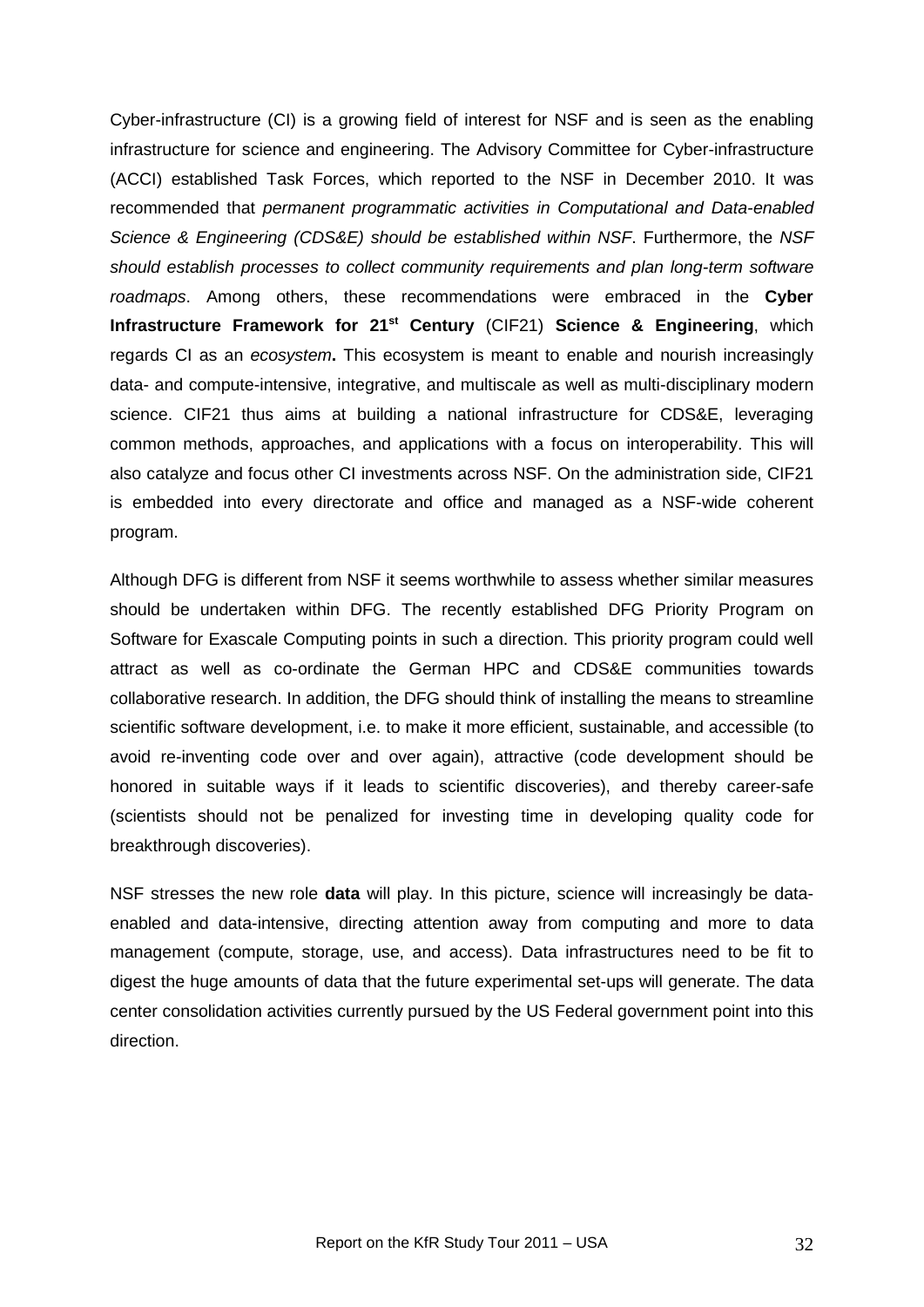#### <span id="page-32-0"></span>**16. National Cancer Institute, Rockville, MD**

In Rockville, the Center for Biomedical Informatics and Information technology (CBIIT) of the **National Cancer Institute** (NCI) was visited in Rockville, MD. The main topic of the visit was caBIG®, which is intended to be a collaborative information network that accelerates the discovery of new approaches for the detection, diagnosis, treatment, and prevention of cancer. The caBIG® initiative was started by the NCI in 2004 and operates through an open development community. Its goals are to connect scientists and practitioners through a shareable and interoperable infrastructure, develop standard rules and a common language to share information more easily, build or adapt tools for collecting, analyzing, integrating, and disseminating information associated with cancer research and care. Since its start, caBIG® has been committed to the following principles: *Federated, Open development, Open access and Open source*.

A number of presentations and discussions provided a general overview of caBIG<sup>®</sup> as well as insights into its enterprise architecture, its semantic infrastructure, its imaging infrastructure, the issue of data integration and its clinical and translational infrastructure. Compared to the enormous investment made within caBIG<sup>®</sup> in the last seven years (its budget has grown annually, from approximately \$15 M in 2004 to more than \$47 M in 2010; an additional \$87- \$100 M from the American Reinvestment and Recovery Act (ARRA) in 2009/2010 bring the total cost of the caBIG® program to at least \$350 M for seven years) the real impact of all those tools developed and their concrete application in American cancer research institutions remained unclear to us. Even though the portfolio of  $caBIG<sup>®</sup>$  components seemed to be immense and the aspect of an open service-oriented application platform was mentioned several times, the impression remained that all those services would work together very well in one grid environment mainly composed by  $caBIG<sup>®</sup>$  components, but that the integration of caBIG® components as services within other research frameworks or environments has not been accomplished, yet. It was mentioned that one of the major problems of the caBIG<sup>®</sup> initiative was, that it was not so much based on real requirements and input from cancer researchers, but seemed more as a prominent top down approach, too often not matching the real requirements of the research community ("*We have built a large set of tools for cancer research, but we lost the clinical users and researchers on our way. … We´ve built a Ferrari for them, but when we delivered it, they told us that they needed a Landrover.")*.

Even though the main caBIG<sup>®</sup> idea to centrally develop and provide a large cancer research toolbox as an open-source system to be used nationwide as standardized IT-infrastructure components in clinical and translational research environments is exemplary and deserves to be praised, its realization seems to be less successful. Our impressions of caBIG<sup>®</sup> match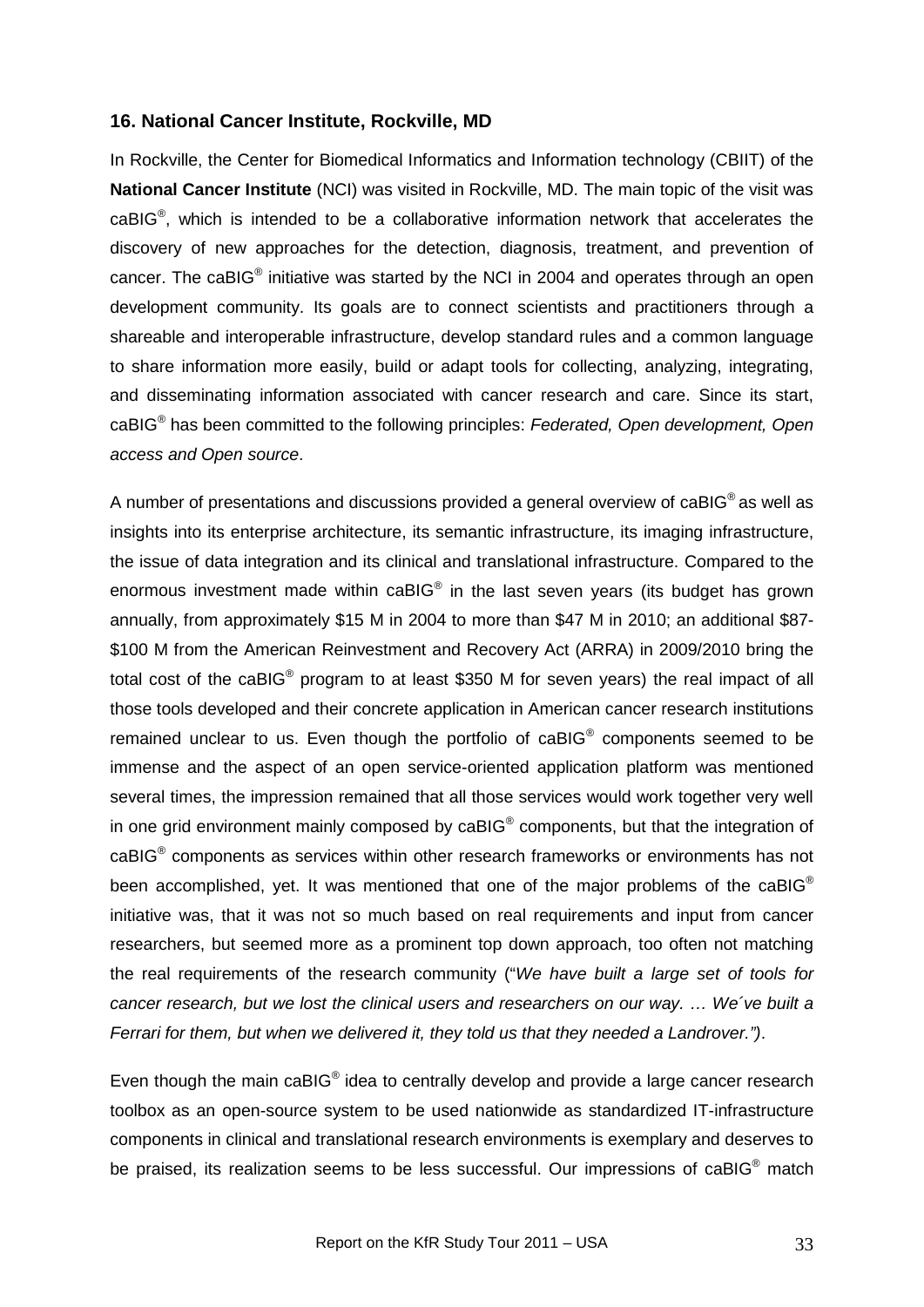those of the NIH Board of Scientific Advisors Ad Hoc Working Group on the NCI published in its management summary report [\(Link\)](http://deainfo.nci.nih.gov/advisory/bsa/bsa0311/caBIGfinalReport.pdf).

#### <span id="page-33-0"></span>**17. Harvard Medical School, Boston, MA**

The Center for Biomedical Informatics (CBMI) at **Harvard Medical School** (HMS) was visited in Boston, MA. CBMI is a research center within the Harvard Medical School that promotes and facilitates collaborative activities in biomedical informatics among researchers at Harvard Medical School and its affiliated institutions. In an era of biomedical knowledge overload, high-throughput biomedical data generation, increasing consumer access to biomedical information, and demands for real-time, information-based public health, the CBMI was established in 2005 to lead research and educational activities in those areas. It is co-directed by two HMS faculty members. The background and motivation to establish a "center of excellence" for biomedical computing and translational research at HMS were to integrate the various research activities that were already prominently pursued at HMS in the last decades, but in separated organizational units.

A number of presentations have been given by the CBMI staff, the Partners Healthcare (which is an integrated healthcare system founded in 1994 by Brigham and Women's Hospital and Massachusetts General Hospital), the Beth Israel Deaconess Medical Center, and the Children's Hospital Boston. These presentations focused on

- a) **the i2b2 and shrine projects** working on the development of a (federated) data integration platform and scalable informatics framework that will enable clinical researchers to use existing clinical data for discovery research and combine it with genomic data in order to facilitate the design of targeted therapies for individual patients with diseases having genetic origins.
- b) **the indivo project**, which has a long history at Children's Hospital Boston and is a free and open-source personally controlled health record (PCHR) system, enabling individuals to own and manage a complete, secure, digital copy of their health and wellness information. Indivo has interfaces to electronic medical records within hospitals, thus being able to integrate health information across sites of care and over time. It is actively deployed in diverse settings and comprises an easy to use Application Programming Interface (API), making the Indivo platform extensible in many diverse use cases.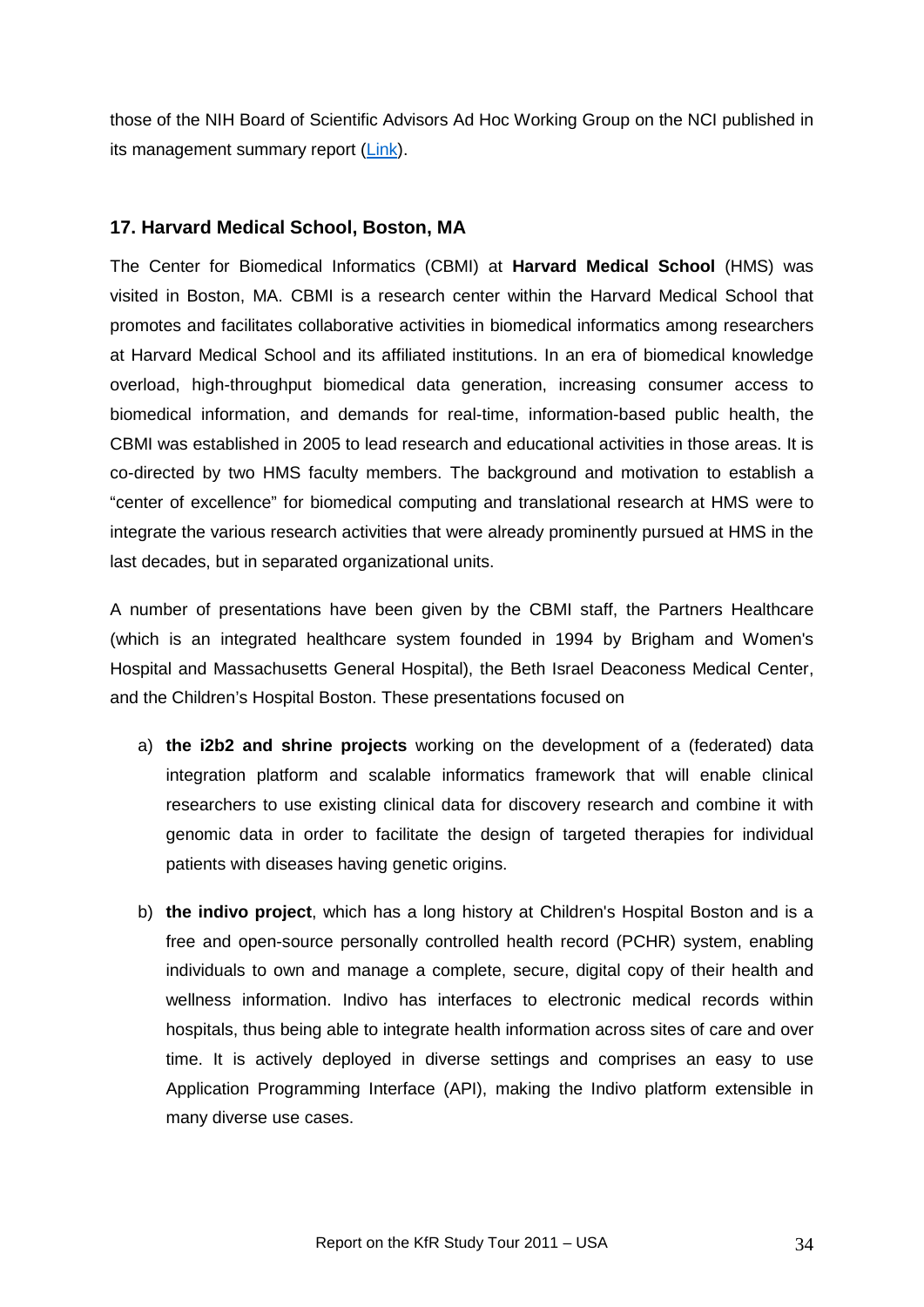- c) **the healthmap project**, which brings together disparate data sources to achieve a unified and comprehensive view of the current global state of infectious diseases and their effect on human and animal health. This freely available website integrates outbreak data of varying reliability, ranging from news sources (such as Google News) to curated personal accounts (such as ProMED) to validated official alerts (such as World Health Organization). It provides a take-off point for real-time information on emerging infectious diseases and has particular interest for public health officials and international travelers.
- d) **the SMArt Initiative** which aims at the development of Substitutable Medical Apps, based on the Reusable Technology (SMART) initiative, which is developing an open source API to access any electronic health record (EHR) system. Examples of such applications are currently medication management tools, health risk detectors, and eprescribing applications.
- e) the **work scope and agenda of the Clinical Informatics Research and Development group** at Partners Healthcare System and
- f) the **US National Healthcare IT Program**

Even though all projects focused on - at first appearance – completely different topics, they all followed two major strategic lines:

- 1. Using **open-source software** as much as possible and providing own developments as open-source software to the community as well. This led to a widespread usage of the developments not only at HMS but also in many other organizations and research institutions throughout the U.S. (and for i2b2 even worldwide) and fostered input, extensions and enhancements to those developments from a large user community. The latter was even more supported by **clearly documented APIs** of the core development components that supported **extensions** for many different purposes and scenarios. Core components and underlying concepts where typically implemented as **reusable software modules**, so that different system developments could build on those core components.
- 2. **Trying to reuse data that have already been documented during routine clinical care** and stored within electronic medical records or personal electronic health records **for other purposes**, such as clinical/translational research and clinical decision support.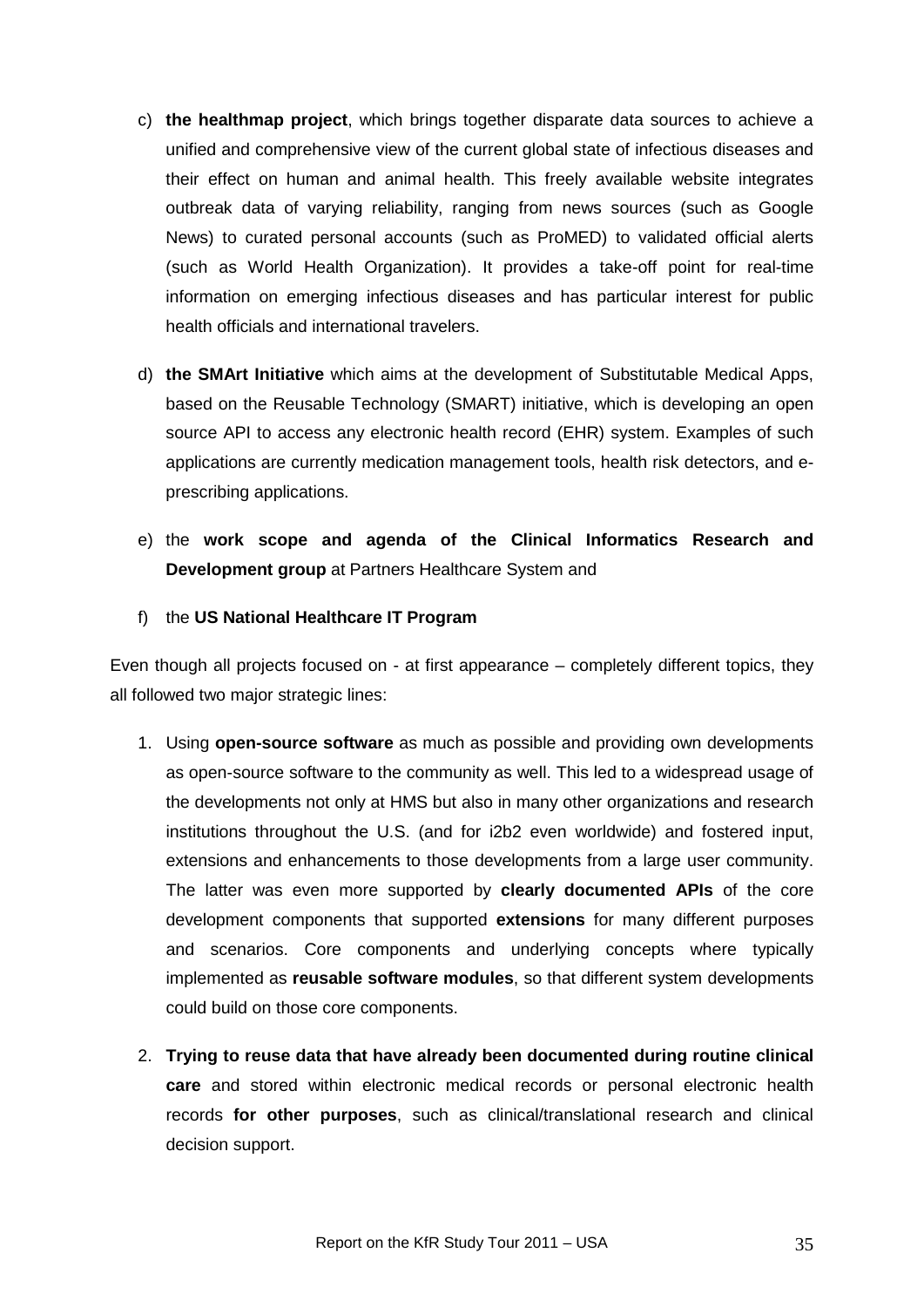The presentations provided an excellent comparison of the American healthcare system with several European healthcare systems and insight into the motivation and goals of two immense funding initiatives initiated by the Obama legislation (HITECH and ARRA) to support the introduction and meaningful use of health information technologies within American hospitals and general practitioner practices. With presentations and examples from his "own development of an electronic medical record system at Partners Healthcare" the aims of those funding initiatives have been illustrated.

It was impressive to see how many resources and how much continuous support were dedicated at HMS and Partners Healthcare to research, structures and infrastructure components aiming at clinical decision support in order to increase the quality of patient care as well as clinical and translational research within the Harvard medical faculty. The presentations were given by different people belonging to different medical informatics / biomedical computing organizations at HMS and illustrated a high level of interactivity between those groups and interdisciplinary collaborative research approaches combining competencies including clinicians, biologists, geneticists, public health scientists, and computer scientists.

From some of the projects presented (i2b2, shrine), it was clear that collaborations between German medical informatics groups (Göttingen, Erlangen) and CBMI have already been established. Following these examples to further use of open-source systems developed at HMS within German research projects and as core IT infrastructure components for translational research, as well as establishing even broader collaborations can be recommended.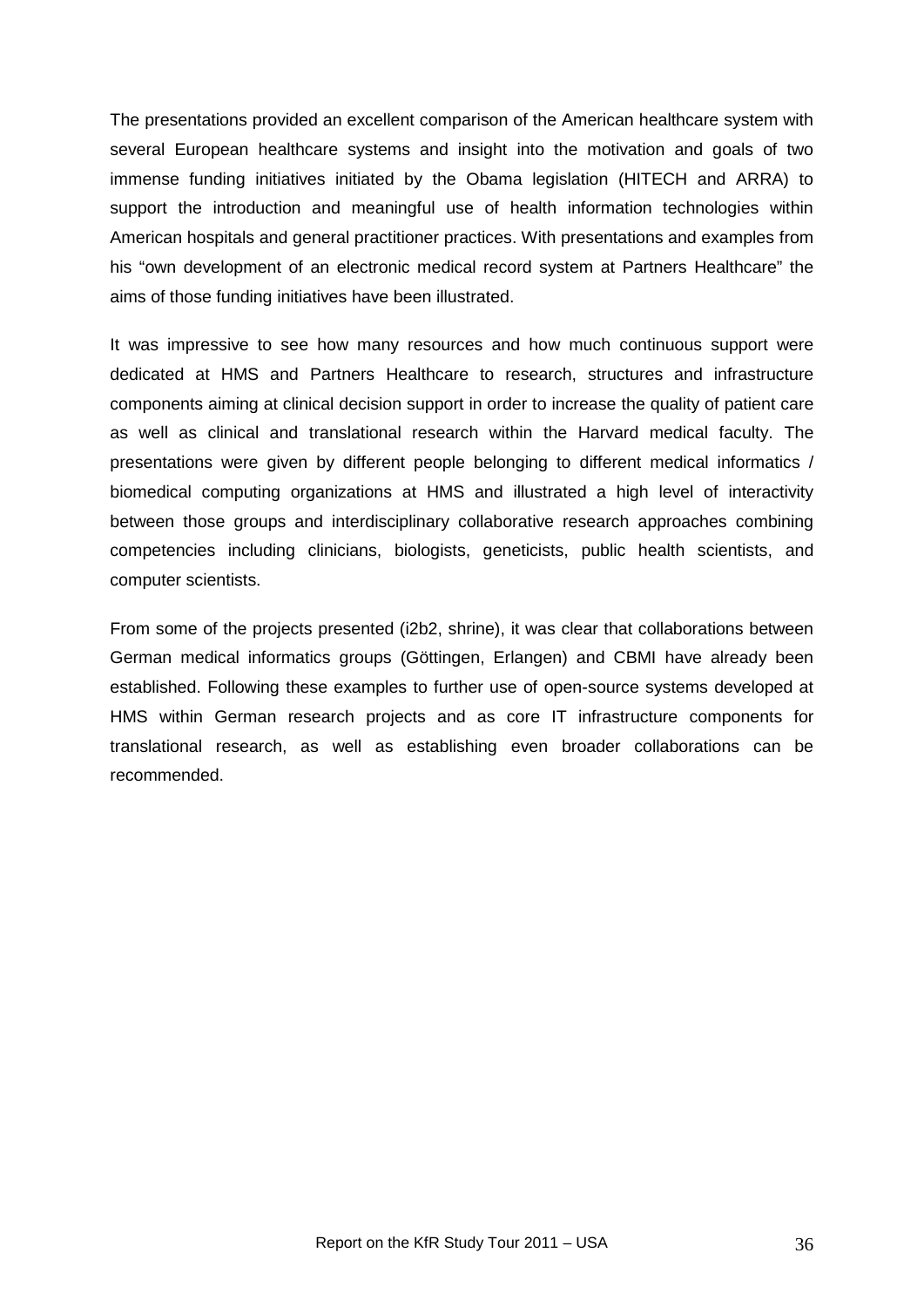### <span id="page-36-0"></span>**V. Conclusions**

Given the large number and wide range of institutions visited during the study tour, there is also a broad spectrum of impressions, and it is probably impossible to reduce this spectrum to a few conclusions. Nevertheless, a few important issues that were observed, addressed, or discussed on several visits shall be mentioned in the following.

There is a very broad **diversity of enterprise strategies** and **culture** between the IT companies visited. While Intel or IBM constitute examples of long-term-oriented IT technology industry, Apple successfully bridges the gap between IT technology and lifestyle. Despite all differences, both Intel and NVIDIA appear as classical companies, whereas Google, for instance, goes different ways.

In **processor technology**, a couple of trends became obvious: an ongoing focus on on-chip parallelism, even though the number of cores might not increase that far as predicted recently; despite of the overall "convergence" strategies, hybrid architectures will be predominant for the next generations; there are increasing investments in 3D processor technology.

The success of **accelerators** in general, and **GPU** in particular, has led to the fact that the underlying hardware paradigms and the resulting programming models are on the agenda of all chip manufacturers, with a hybrid strategy pointing towards convergence (Intel with MIC, AMD with ATM, and NVIDIA with the ARM processor). Nevertheless, there are different views on the future of supercomputers (cf. NVIDIA's statement *"handhelds are the supercomputers of the future"*). Programmability, i.e. the early availability of a complete software stack, has been addressed with different intensity thus far, but is now considered as crucial everywhere.

The development of **high-end HPC installations** (driven and funded by DoE at ANL or by NSF at NCSA) takes place as a co-development of commercial providers and public research institutions. This involves huge investments in the systems and system software, but increasingly also in usability in the widest sense, namely in particular applications and application software. While the DoE envisions that task on a long-term agenda, the NSF, in the future, will rather focus on the application, methodology, and algorithmics issues only.

In addition to driving the development of petascale and exascale systems (investments in "racks"), it is generally accepted that **algorithms and software** well-suited for such systems do not come automatically as a side-product, but need large efforts and funding, too